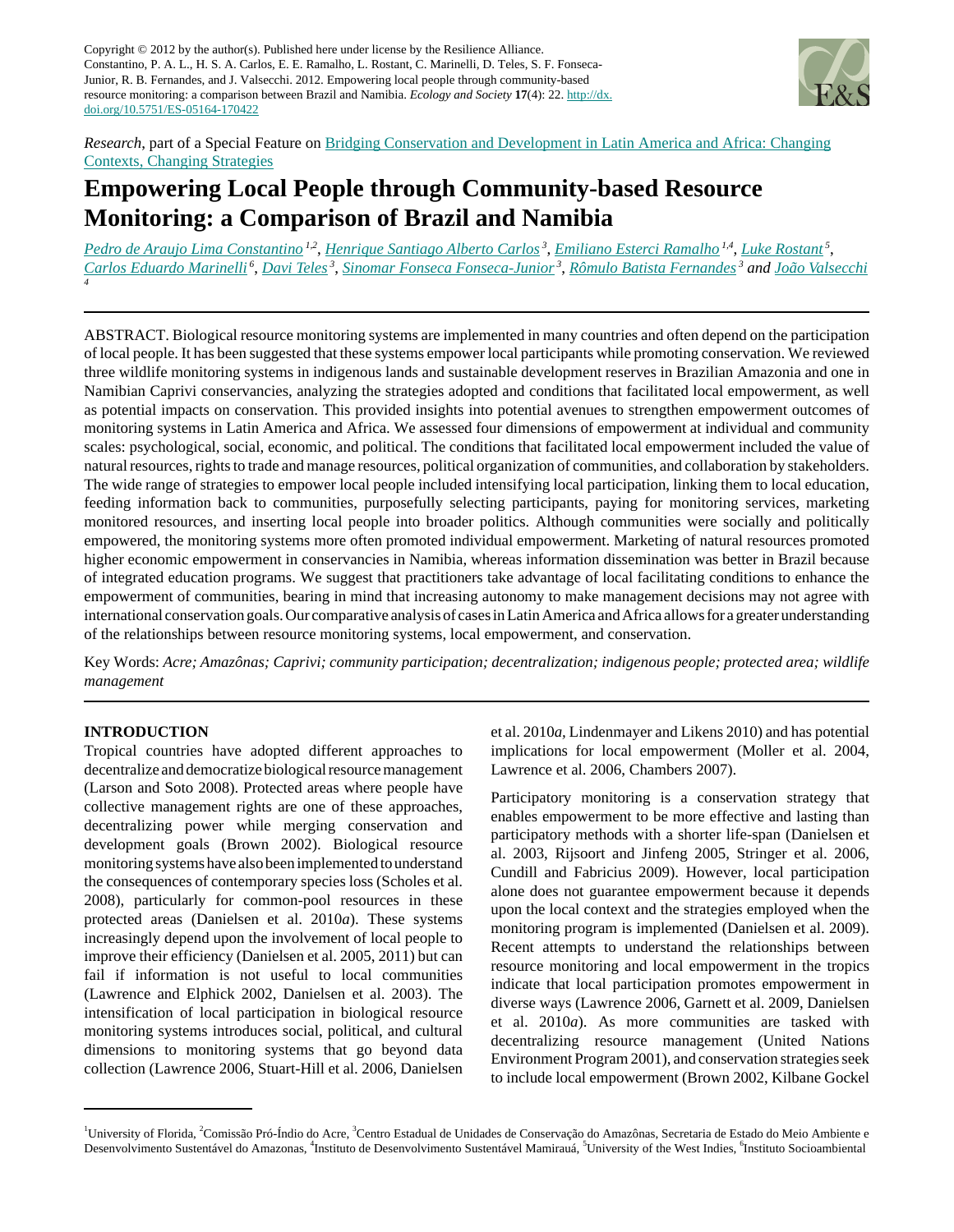and Gray 2009, Lele et al. 2010), a deeper understanding of the empowerment outcomes of participatory programs is required (Danielsen et al. 2009, DeCaro and Stokes 2008).

We contribute to this debate by investigating the relationship between participatory biological resource monitoring and local empowerment at different scales and dimensions, comparing it across different regions. We describe three new initiatives in Brazilian Amazonia and revisit one initiative in the Namibian Caprivi in southern Africa, analyzing the strategies used in the monitoring systems and external conditions that facilitated local empowerment. Finally, we discuss how monitoring systems could improve local empowerment in Latin America and Africa, as well as the potential consequences of such empowerment for conservation.

## **Empowerment: a multidimensional and multiscalar concept**

Concepts of power may vary according to the necessity to explore and explain diverse contexts and may be dependent on the actors involved in power relationships (Eyben et al. 2006). Therefore, practical working definitions can be applied in study cases. Because we deal here mainly with "informal power that is dispersed through society and operates in all relationships" (Eyben et al. 2006:2), we adopted the broad definition of empowerment as "a participatory, developmental process through which marginalized or oppressed individuals and groups gain greater control over their lives and environment, acquire valued resources and basic rights, and achieve important life goals and reduced societal marginalization" (Maton 2008:5). Empowerment is simultaneously a consequence and a process of development at individual or community scales (Rappaport 1987) allowed by the powerful or conquered by the powerless (Luttrel et al. 2009). At the scale of an individual, empowerment represents one's capacity to gain control over personal life and to promote changes in power structures that improve one's well-being (Zimmerman et al. 1992). At the scale of the community, empowerment refers to the processes that make a community gain collective power in relation to a previous state (Eyben et al. 2006). Whether at the individual or community scale, empowerment can occur in different dimensions (Speer and Hughey 1995, Sofield 2003, Manton 2008). These dimensions include psychological (e.g., development of pride, selfesteem, the feeling of freedom of choice), economic (e.g., financial resources, control of subsistence resources), social (e.g., women rights, education, improvement of local organizations, increased social capital), and political (e.g., participation in decisions, development of leadership, increased local governance over natural resources). Although separated into these categories to facilitate our analysis, empowerment in one dimension or scale is not independent from others (Saegert and Winkel 1996, Lawrence 2006). Social and political empowerment, for example, may be

simultaneously achieved by an individual and, at the same time, influence community empowerment (Samah and Aref 2011).

We recognize that a gradient of empowerment may occur, with individual psychological empowerment in opposition to political community empowerment (Arnstein 1969, Rocha 1997). The former could be considered a simpler scale and dimension because of its restricted transformative power, whereas the latter could be considered a more complex empowerment because of its lasting and more transformative characteristics (Kapoor 2002). We also acknowledge that there are situations in which empowerment may not fit into this model and transformative changes may occur because of power changes at simpler scales and dimensions (Lawrence 2006).

# **METHODS**

## **Description of the community-based monitoring case studies**

We briefly describe the four community wildlife monitoring systems from Latin America and southern Africa (Table 1). Details may be found in their associated publications. Three systems were implemented in Brazilian Amazonia protected areas (two of which are Sustainable Development Reserves): hunting in indigenous lands in Acre state (HIL), biodiversity and natural resource use in Amazonas protected areas (ProBUC), and the fauna monitoring system of the Mamirauá Sustainable Development Institute (SMUF). The fourth, the event book system (EBS), was established in Namibian Caprivi Conservancies in Africa. The four monitoring systems use sample methods and quantitative indicators widely reported in the scientific literature (e.g., Peres 2000, Stuart-Hill et al. 2005, Rist et al. 2010) and have been adapted to their local contexts given the monitoring targets.

## *Monitoring of hunting in indigenous lands in Acre state (HIL)*

The system for monitoring wildlife hunting in indigenous lands evaluates the effects of wildlife use by indigenous people and was co-designed by indigenous leaders, the local nongovernmental organization (NGO) Comissão Pró-Índio do Acre, The Nature Conservancy staff, and protected areas managers. The system was implemented in 2004 as a component of the education program led by Comissão Pró-Índio do Acre for indigenous agroforestry agent representatives selected by indigenous communities (hereafter monitors), and paid for by the Acre state government, which is responsible for leading environmental discussions with communities and external institutions. Forty-five monitors were responsible for mobilizing their communities to record, analyze, and interpret hunting data. The monitoring tools and methods were adapted to daily activities, demanding little additional labor. Monitors reported daily hunting activities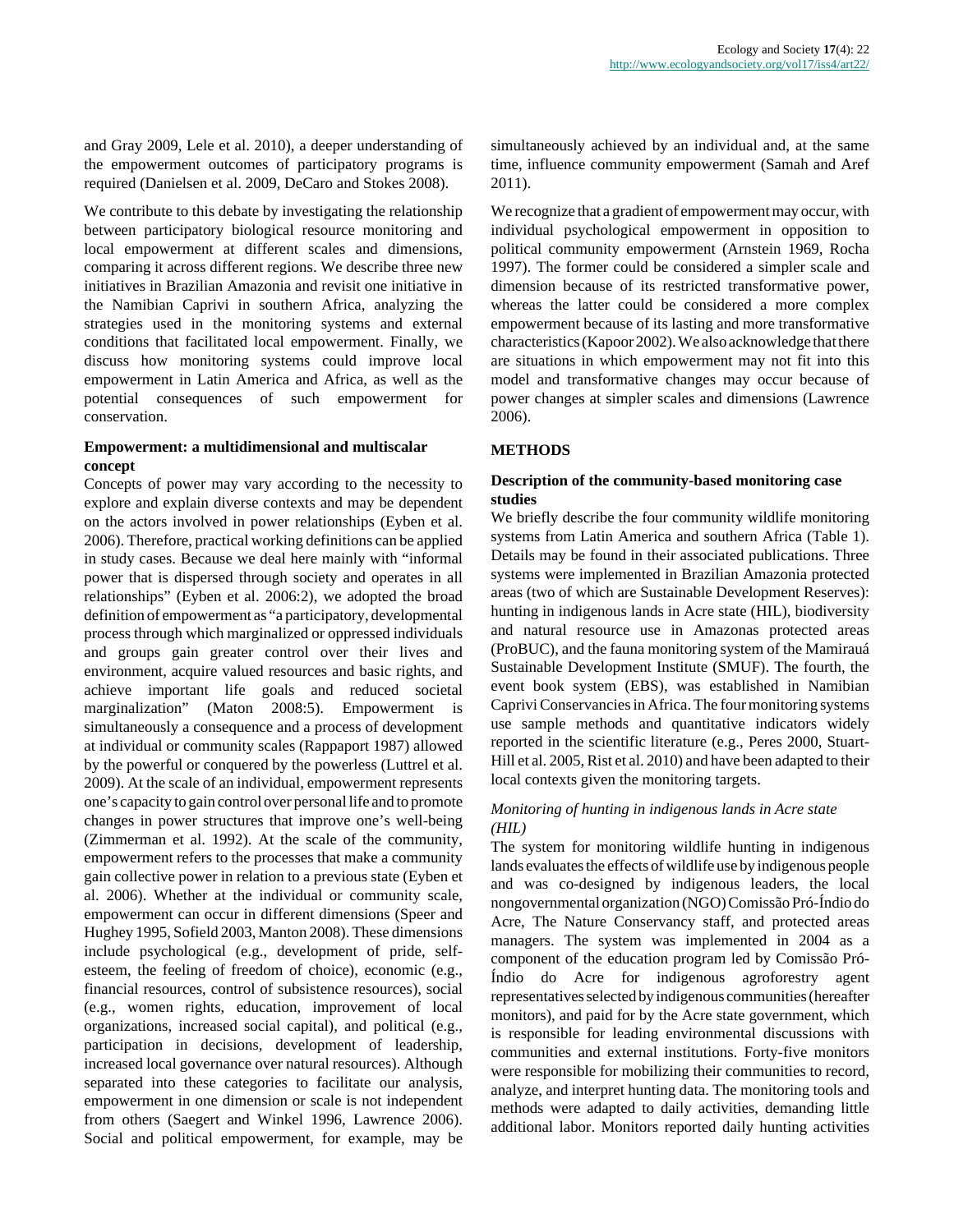|                                                                      | Resource monitoring system                                                                                                                                                                      |                                                                                                                                                                                                                                                                                                                                      |                                                                                                                                                                            |                                                                                                                                                            |  |  |  |
|----------------------------------------------------------------------|-------------------------------------------------------------------------------------------------------------------------------------------------------------------------------------------------|--------------------------------------------------------------------------------------------------------------------------------------------------------------------------------------------------------------------------------------------------------------------------------------------------------------------------------------|----------------------------------------------------------------------------------------------------------------------------------------------------------------------------|------------------------------------------------------------------------------------------------------------------------------------------------------------|--|--|--|
| Characteristic                                                       | Hunting in Indigenous<br>Lands (HIL)                                                                                                                                                            | <b>Biodiversity and Natural Resources</b><br>Monitoring Use Program of<br>Amazonas Protected Areas<br>(ProBUC)                                                                                                                                                                                                                       | Fauna Monitoring System of the<br>Mamirauá Institute (SMUF)                                                                                                                | Event Book System (EBS)                                                                                                                                    |  |  |  |
| Location<br>Region<br>Protected Area/IUCN<br>category                | Brazilian Amazonia<br>Acre state<br>Indigenous Lands (IL),<br>mainly Kaxinawá and<br>Katukina                                                                                                   | Brazilian Amazonia<br>Amazonas state<br>State Protected Areas, mainly<br><b>Sustainable Development Reserve</b><br>(SDR) Uacari                                                                                                                                                                                                      | Brazilian Amazonia<br>Amazonas state<br>Sustainable Development<br>Reserve (SDR) Mamirauá and<br>Amanã                                                                     | Namibia Caprivi<br>Namibia<br>Conservancies                                                                                                                |  |  |  |
| Management regime                                                    | Federal land; indigenous<br>communities have<br>exclusive subsistence use<br>rights                                                                                                             | State land; communities have<br>concession for subsistence use; co-<br>managed with government<br>environmental agency and organized<br>civil society                                                                                                                                                                                | State land; communities have<br>concession for subsistence use;<br>co-managed with government<br>environmental agency and<br>Mamirauá Sustainable<br>Development Institute | Federal land; communities<br>have use rights                                                                                                               |  |  |  |
| Approximate extent of<br>monitoring system<br>(number of protected   | 6243 km <sup>2</sup> (8 IL)                                                                                                                                                                     | 6330 km <sup>2</sup> (1 SDR)                                                                                                                                                                                                                                                                                                         | 34,624 km <sup>2</sup> (2 SDR)                                                                                                                                             | 149,829 km <sup>2</sup> (71<br>Conservancies)                                                                                                              |  |  |  |
| areas)<br>Average community<br>population (number of<br>communities) | 65 (45)                                                                                                                                                                                         | 40(6)                                                                                                                                                                                                                                                                                                                                | 74 (10)                                                                                                                                                                    | 3784 (59)                                                                                                                                                  |  |  |  |
| <b>Biological resources</b><br>monitored                             | Game species and harvest                                                                                                                                                                        | Game species and harvest, plant<br>species extractive production                                                                                                                                                                                                                                                                     | Game species and harvest                                                                                                                                                   | Game species and harvest,<br>craft resources and sales,<br>rainfall                                                                                        |  |  |  |
| Importance of<br>monitored resource to<br>communities                | Main meat source                                                                                                                                                                                | Game commonly used; manioc flour<br>and fish are the main income                                                                                                                                                                                                                                                                     | Main meat source                                                                                                                                                           | Economic benefits from<br>crafts plant products and<br>wildlife; food supplemented<br>by wildlife                                                          |  |  |  |
| <b>Stakeholders</b><br>participating                                 | Indigenous communities,<br>Comissão Pró-Índio do<br>Acre (local<br>nongovernmental<br>organization), The Nature<br>Conservancy, Gordon and<br>Betty Moore Foundation,<br>independent researcher | Ribeirinho communities, local<br>associations, municipal governments,<br>Centro Estadual de Unidades de<br>Conservação (state environmental<br>agency), University of Amazonas,<br>Instituto Nacional de Pesquisas<br>Amazônicas (research institute),<br>Federal government (ARPA<br>Program), Gordon and Betty Moore<br>Foundation | Ribeirinho communities,<br>Mamirauá Sustainable<br>Development Institute (research<br>institute), Gordon and Betty<br>Moore Foundation                                     | Namibian Association of<br><b>CBNRM</b> Support<br>Organizations, Ministry of<br>Environment and Tourism,<br>World Wildlife Fund,<br>University of Namibia |  |  |  |
| Institution requesting<br>monitoring system                          | The Nature Conservancy,<br>Gordon and Betty Moore<br>Foundation                                                                                                                                 | Amazonas state government, Federal<br>government through the ARPA<br>program                                                                                                                                                                                                                                                         | Mamirauá Sustainable<br>Development Institute                                                                                                                              | World Wildlife Fund,<br><b>Integrated Rural</b><br>Development and Nature<br>Conservancy, Ministry of<br><b>Environment and Tourism</b>                    |  |  |  |
| Main objective of<br>monitoring system                               | <b>Education</b> and<br>management                                                                                                                                                              | Management information and<br>livelihood improvement                                                                                                                                                                                                                                                                                 | Management information and<br>scientific research                                                                                                                          | Management of stochastic<br>events                                                                                                                         |  |  |  |

**Table 1.** Characteristics of biological resource monitoring systems in Brazilian Amazonia and Namibian Caprivi.

using simple indicators such as number, species, and weight of hunted animals (Constantino et al. 2008, Constantino 2010; Table 1), which allowed inferences of wildlife harvest and availability (Jerozolimski and Peres 2003, Fa and Brown 2009). Comissão Pró-Índio do Acre and associate scientists provided technical support in the recording and analysis phases through the education program. This framework did not initially guarantee information quality, but maintained the program's empowerment objective. Because collaboration with external researchers created new ways for monitors to analyze the data, some villages started using monitoring information for local management (Constantino et al. 2008). Some monitors replicated the education model in village schools, using monitoring tools and data to teach diverse disciplines, and involved community members in the analysis and interpretation of monitoring results. Additionally, whereas some monitors set a series of community meetings to discuss wildlife monitoring and management, others requested training in new monitoring techniques (i.e., line transects) for gathering supplementary information. Regionally, monitoring information oriented conservation policy by updating the state ecological-economic zoning (Chaves et al. 2012). Monitoring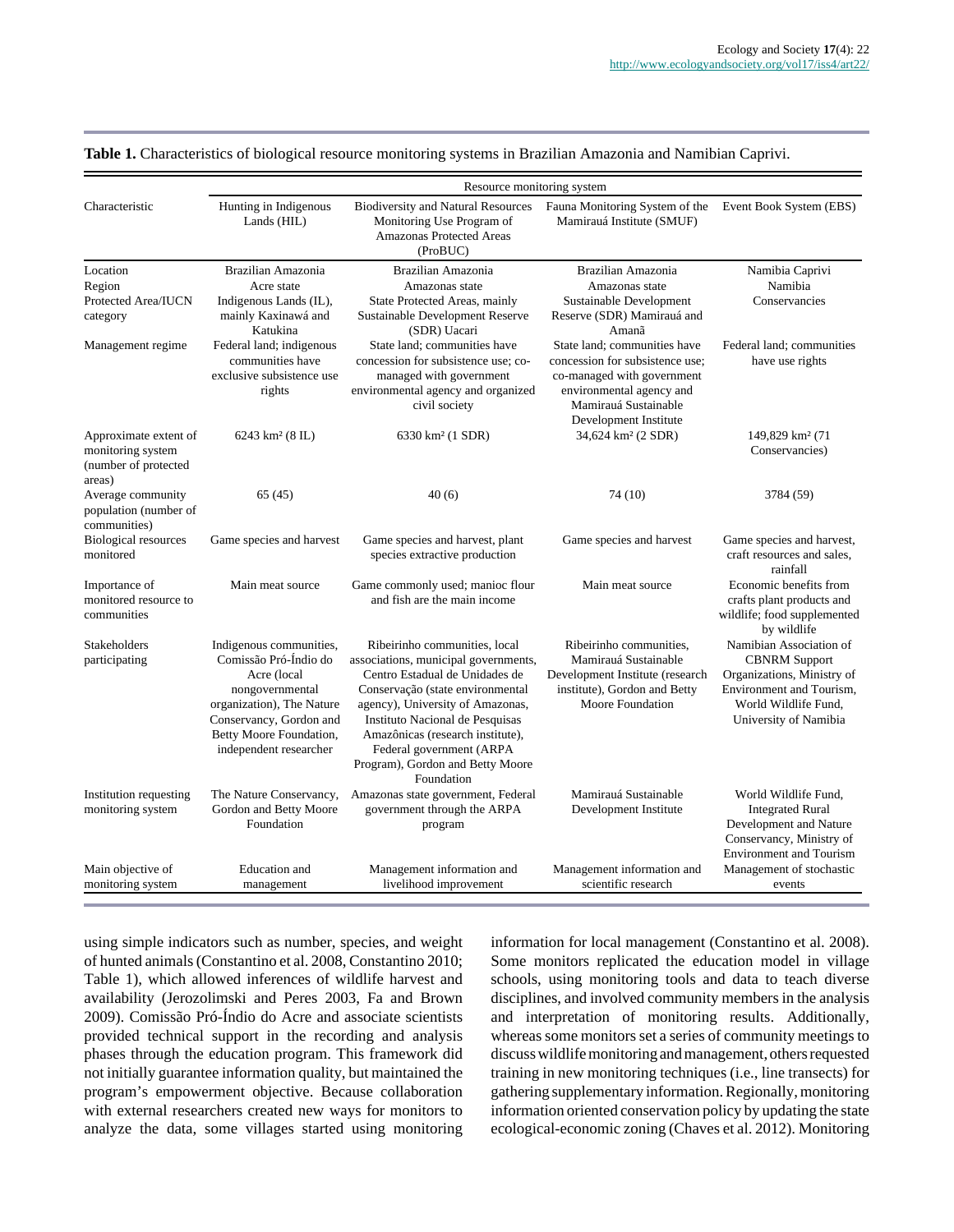continued in most villages despite the fact that funding stopped three years after project initiation.

#### *Biodiversity and natural resource use monitoring program for Amazonas protected areas (ProBUC)*

ProBUC was developed by the Amazonas state government Center for Protected Areas as a community-based monitoring system based on three main principles (Marinelli et al. 2007, Ferraz et al. 2008, Fonseca Junior et al. 2011): (1) researchers, government technicians, and local people must participate in all monitoring phases; (2) results must be applicable to local resource management; (3) the system and capacity building must be sustainable over the long term. Monitors were selected and trained based on interest and community approval, but women were prioritized for participating in some monitoring protocols. Further adaptation of the monitoring tools allowed illiterate community members to participate. Data collection began in the Uacari Sustainable Development Reserve in 2007 and was conducted exclusively by paid monitors. Communities selected the monitoring targets based on the identity and availability of resources harvested locally such as medium and large terrestrial game and turtles, as well as fish and plant extractive production. The quantitative indicators were simple, e.g., the number and species of animals harvested and observed in linear transects, fruit and timber production, and number of turtle nests (Andrade et al. 2005, Fonseca Junior et al. 2011; Table 1). Additional qualitative indicators were adopted to improve the management system description such as the harvesting technique. Community members and leaders participated in data analysis and program evaluation at periodic meetings for result feedback; the continuous training and discussions allowed the development of individual skills related to natural resource management and communication in wider debates. Monitors often represented their communities in discussions with municipal and state government to plan the management of the Uacari Sustainable Development Reserve and its vicinity. Moreover, the staff of the Center for Protected Areas and the communities also planned and executed a socialization strategy called Médio Juruá River Ecological Games, an annual cultural, educational, and recreational event that involved all communities of the Uacari Sustainable Development Reserve and their guests. Although focused on monitoring and conservation, the discussions during this event were not restrictive, allowing for strengthened internal social ties and community insertion in the municipal political agenda. With ProBUC's consolidation and the development of reciprocal trust between the Center for Protected Areas staff, monitors, and communities, more local people requested participation in ProBUC. This achievement was possible because of the constant presence of the Center for Protected Areas local staff and their genuine emotional involvement in the program, both of which fostered the emergence of reciprocal respect and a sense of group responsibility.

## *Fauna monitoring system of the Mamirauá Sustainable Development Institute (SMUF)*

The Mamirauá Sustainable Development Institute, an organization of the civil society supported by the Brazilian Ministry of Science and Technology, created SMUF in 2002. The scientific objectives of SMUF were to quantify game harvest by communities, collecting data on all animals hunted in the selected communities (usually medium and large bodied vertebrates; Table 1), and describing the reproductive biology of species most frequently hunted in the Mamirauá and Amanã Sustainable Development Reserves (Amaral 2005). It was conceived as a research tool and designed in partnership with riverine communities in both reserves. The ultimate goal was to investigate whether hunting in the monitored communities was sustainable at current rates and to evaluate the viability of commercial harvest within the reserves (Valsecchi 2012). SMUF has monitored 10 communities since its designing phase, six in Mamirauá and four in Amanã. Data are collected by trained residents of each community hired by the Mamirauá Sustainable Development Institute to interview hunters. Monitor's salaries are under the same payment system as researchers. Monitors participate in ongoing capacitybuilding courses to guarantee data quality. Collaboration between researchers, monitors, and other community members is essential for SMUF to function given that access to hunting data is contingent upon hunters' willingness to share the information (Valsecchi and Amaral 2009). Monitoring results are presented and discussed annually with participating communities and have influenced management strategies for game species present in the Sustainable Development Reserves' management plans.

#### *The event book system, Caprivi, Namibia (EBS)*

In 1996, landmark legislation gave communities rights to wildlife and other natural resources, conditional on the capacity to manage them sustainably once they formed a common property institution called a conservancy (Jones and Murphree 2001). It was decided that communities should lead monitoring efforts because they were the ones responsible for management. EBS was designed collaboratively, by supporting NGOs, governments, and community representatives, as a management-oriented monitoring system for communities to act in response to stochastic events (Stuart-Hill et al. 2005). Communities decide what to monitor and who will monitor using modular monitoring tools developed together with the supporting NGO; technicians provide assistance only when requested. Communities are trained by NGOs on how to use the modules, which include monitoring of wildlife, rainfall, and resources for craft-making (Table 1). Data collection and analysis are undertaken locally by conservancy members, and all information remains within the conservancy. Results are collated into monthly and yearly reporting charts, which are used by the supporting NGOs to report progress to the Ministry of Environment and Tourism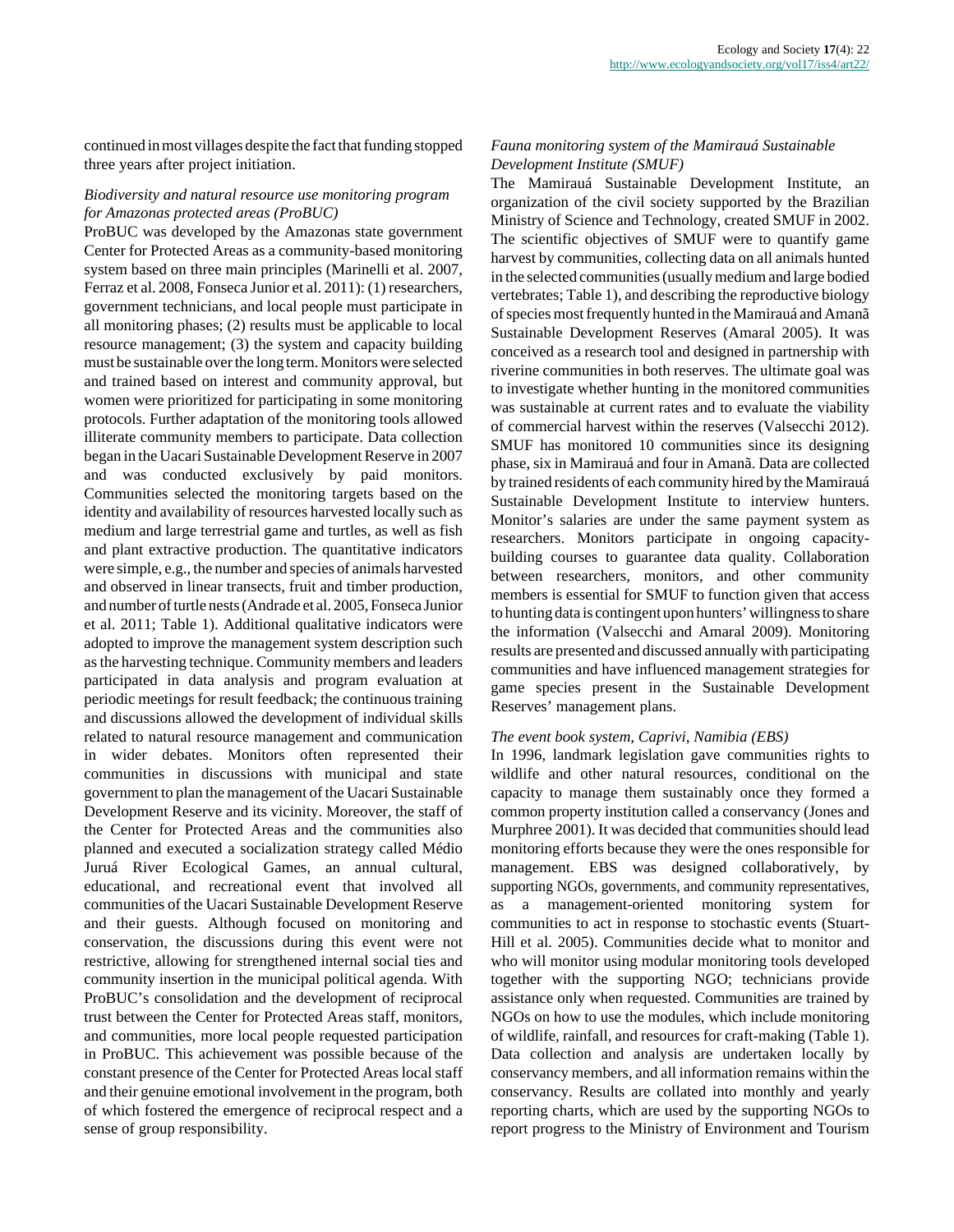and to conservancy donors (Rostant 2011). The accuracy of the information is audited on a biannual basis by the conservancy's facilitating NGO by working through the data with the conservancy management and data collectors to ensure they understand when mistakes have been made. Local managers use the information to help mitigate human-wildlife conflict, market the conservancies, develop craft-making skills, and sustainably manage craft resources. The management committee reports information back to the communities through village representatives and at annual meetings (Rostant 2011). Through participation in EBS, conservancies better engage with external agencies to negotiate natural resource use.

#### **Data collection and analysis**

Information on local empowerment was obtained using different methods, depending on the monitoring system, which allowed for analysis of different scales and dimensions. The coordinators, staff members, and associated researchers of each monitoring system, including the authors of this paper, conducted opportunistic surveys with monitors, community leaders, and representatives of grassroots organizations using different tools such as questionnaires, semi-structured interviews, and focal groups and debates on workshops and meetings held with representatives of the communities (IX International Congress of Wildlife Management in Amazonia, [http://www.ixcimfauna-bol.museonoelkempff.org\)](http://www.ixcimfauna-bol.museonoelkempff.org/), as well as, and most significantly, personal observations. We qualitatively analyzed and compared the social-ecological conditions existing when systems were implemented that facilitated local empowerment (e.g., rights to manage the monitored resource, community political organization and leadership presence) and discussed how the strategies adopted by the monitoring systems (e.g., intensifying local participation, payment for monitoring services) resulted in local empowerment at the individual and community scales and psychological, economic, social, and political dimensions. During a series of focal group meetings, the coordinators, staff, and researchers of the monitoring systems qualitatively evaluated the relative importance of these strategies for local empowerment according to a four-point scale, where 0 indicates that the strategy was adopted but had no importance, and 3 indicates that the strategy was highly important for local empowerment. Finally, the same group of professionals scored each case study with respect to empowerment at both individual and community scales and the different dimensions of empowerment on a four-point scale, where 0 indicates that local empowerment was lowest, and 3 indicates that local empowerment was highest. The score values attributed to the empowerment strategies and empowerment scales and dimensions are relative to a comparison within and across only the four monitoring systems at the time they were analyzed; we thus acknowledge that these scores could change. Although we consider this method suitable for our purposes because we

compared and contrasted our intimate experiences of these four monitoring systems, the numerical scale applied may not be representative of the range of potential empowerment outcomes for all monitoring systems and must be considered solely in the context of these monitoring systems and our experiences with them.

We finish by comparing the empowerment processes and outcomes promoted by monitoring systems from the two continents, indicating potential improvements.

## **RESULTS**

Four main facilitating conditions for empowerment were identified in all case studies. These were the value of biological resources to local people, community rights to manage these resources, community political organization and leadership, and collaboration by stakeholders.

Local people were empowered through the adoption of eight main strategies in the four monitoring systems (Table 2). Overall, the strategies considered most important in promoting local empowerment were the intensification of local participation in the monitoring phases and the process of participant selection; these were the most common and extensively explored strategies. EBS was the only system using the marketing of monitored resources to empower locals, but it did not have any formal strategy to link the system with local education. The Brazilian systems, in turn, adopted education strategies, but only HIL fully explored this. These strategies had limited overall importance in promoting empowerment because they were not widely adopted and were not the focus of most systems.

Monitors from all monitoring systems were paid for their services, but this strategy was considered most important to local empowerment only by SMUF. The high importance of this strategy given by SMUF in relation to other empowerment strategies represents its main focus on science and conservation, being less oriented to social development and community empowerment. ProBUC also considered the feedback of information and results very relevant to empowering local people in Uacari Sustainable Development Reserve in Amazonas. The ability of monitoring results to inform larger policies and to promote community insertion in external politics were more profound in the Namibian than in the Brazilian contexts (Table 2).

These strategies allowed local empowerment to occur at the individual and community scales and in the psychological, social, economic, and political dimensions (Table 3). Overall, the systems were more capable of empowering individuals than communities, with EBS having the highest overall score and SMUF the lowest. Most of the programs empowered local people psychologically more than in any other dimension, except for SMUF and EBS, which were able to promote economic empowerment more than any other dimension. In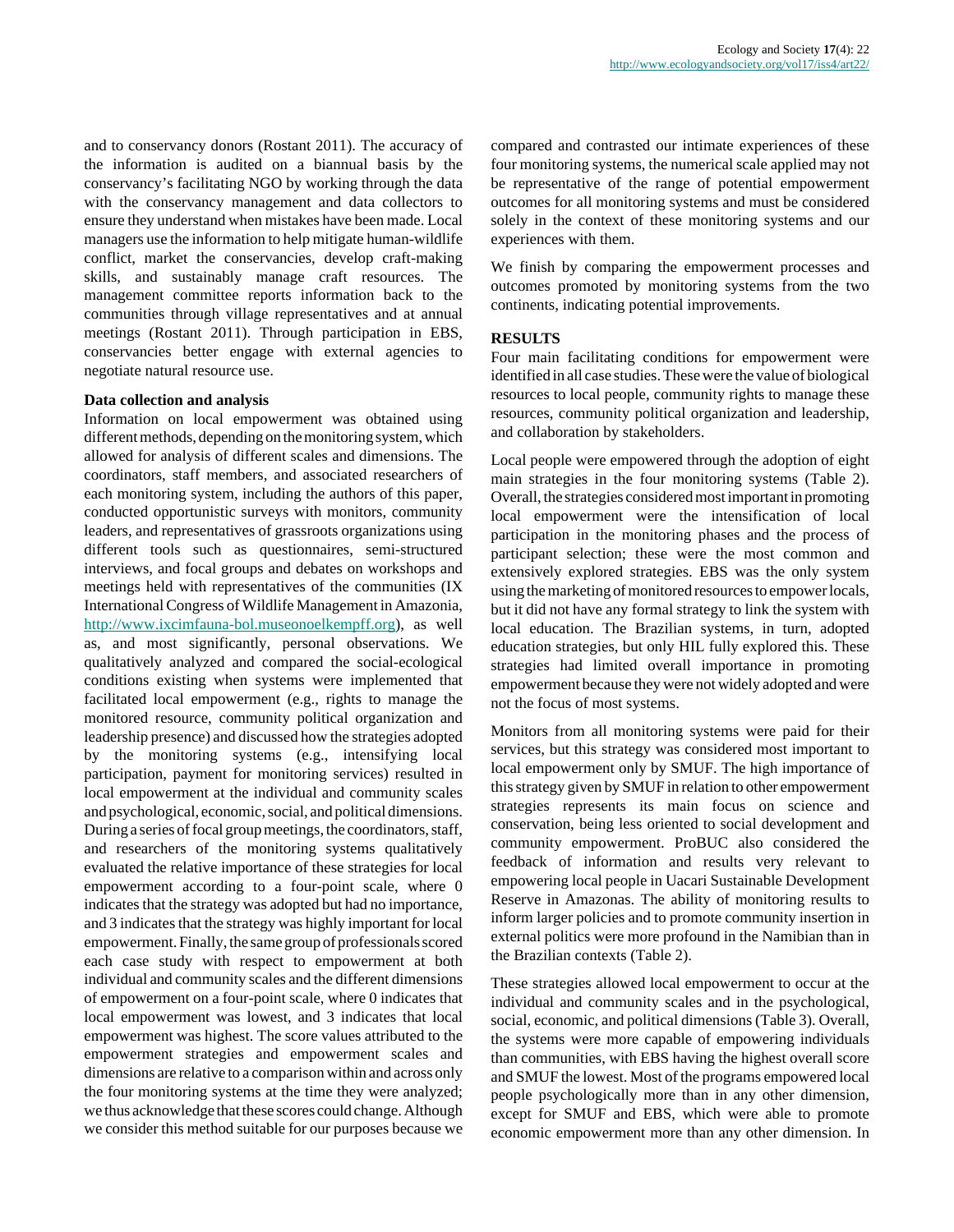**Table 2.** Strategies used to promote local empowerment. Numbers represent the authors' evaluation of the strategy's level of importance for local empowerment using a four-point scale, with 3 the highest and 0 the lowest degree of importance. A dash indicates that the strategy was not employed in the system.

|                                                                                              | Resource monitoring system           |                                                                                                                |                                                            |                            |                                 |  |
|----------------------------------------------------------------------------------------------|--------------------------------------|----------------------------------------------------------------------------------------------------------------|------------------------------------------------------------|----------------------------|---------------------------------|--|
| <b>Empowerment strategy</b>                                                                  | Hunting in Indigenous<br>Lands (HIL) | <b>Biodiversity and Natural</b><br>Resources Monitoring Use<br>Program of Amazonas Protected<br>Areas (ProBUC) | Fauna Monitoring<br>System of Mamirauá<br>Institute (SMUF) | Event Book System<br>(EBS) | Overall score<br>(out of $12$ ) |  |
| Intensive participation in<br>monitoring phases                                              | 3                                    |                                                                                                                |                                                            | 3                          | 10                              |  |
| Selecting for<br>participants                                                                | $\mathfrak{D}$                       |                                                                                                                | $\overline{c}$                                             | 3                          | 9                               |  |
| Paying for services                                                                          |                                      |                                                                                                                |                                                            |                            |                                 |  |
| Information and results<br>feedback                                                          |                                      |                                                                                                                |                                                            |                            | 6                               |  |
| Insertion in external<br>politics                                                            |                                      |                                                                                                                |                                                            | 2                          | 6                               |  |
| Informing broader<br>policies                                                                |                                      |                                                                                                                |                                                            | 2                          | 5                               |  |
| Linkage with education<br>programs                                                           | 3                                    |                                                                                                                |                                                            |                            | $5+$                            |  |
| Marketing of monitored<br>resources                                                          |                                      |                                                                                                                |                                                            | 3                          | $3\ddagger$                     |  |
| <sup>†</sup> The overall maximum score is 9.<br><sup>†</sup> The overall maximum score is 3. |                                      |                                                                                                                |                                                            |                            |                                 |  |

general, more complex forms of empowerment such as community political or social empowerment were not frequently achieved compared to simpler forms of empowerment such as individual psychological. Although the systems were evaluated similarly in relation to their empowerment capacity, the facilitating processes differed given the existing conditions and strategies adopted by each monitoring system, which we discuss next.

## **DISCUSSION**

## **Conditions facilitating empowerment strategies in Brazil and Namibia**

#### *Value of biological resources*

The resources monitored were highly valued in the Namibian and Brazilian communities, either for subsistence or trade, which is a social-ecological aspect that increases the potential for local empowerment (Hockley et al. 2005). For instance, monitoring tradable resources in EBS had greater potential to promote economic and political empowerment than did monitoring nontradable resources. Conversely, subsistence game species in Amazonia are irreplaceable to some indigenous peoples because they are essential for social organization, cultural practices, and as a meat source (Kensinger 1983). The preoccupation with game resources, and the associated ecological knowledge, facilitated dialog between stakeholders and led to local empowerment. Although game is not the main meat source of some riverine communities, it contributes greatly to the nutrition of

participants in ProBUC and SMUF because it is an important part of local culture.

#### *Rights to manage the resources*

Monitoring systems, even those not intending to empower locals, are less likely to be sustained if participants lack management rights (Danielsen et al. 2005). Established management rights create the security needed for empowerment through monitoring (Lawrence and Elphick 2002). In all four monitoring systems, communities had use rights guaranteed as a consequence of the establishment of sustainable use protected areas that allowed them to apply the monitoring results to management (Table 1). Although the land owned by the state cannot be traded, communities within it gain collective land and natural resource use rights.

In Brazil, for example, Indigenous Lands are titled to guarantee indigenous people social and cultural rights. These have exclusive rights over natural resource management for traditional use (Government of Brazil 1988), with conservation as an output (Stocks 2005). The government is responsible for guaranteeing protection to the people and their land. Management decisions in Indigenous Lands may involve other institutions such as governments, private companies, and NGOs if agreed upon by the indigenous people and the Federal Agency for Indigenous People. Conservancies in Namibia are created to allow communities to benefit from natural resources that they were restricted or prohibited from using during the apartheid regime. The legislation mandated that communities forming conservancies delineate the conservancy boundaries,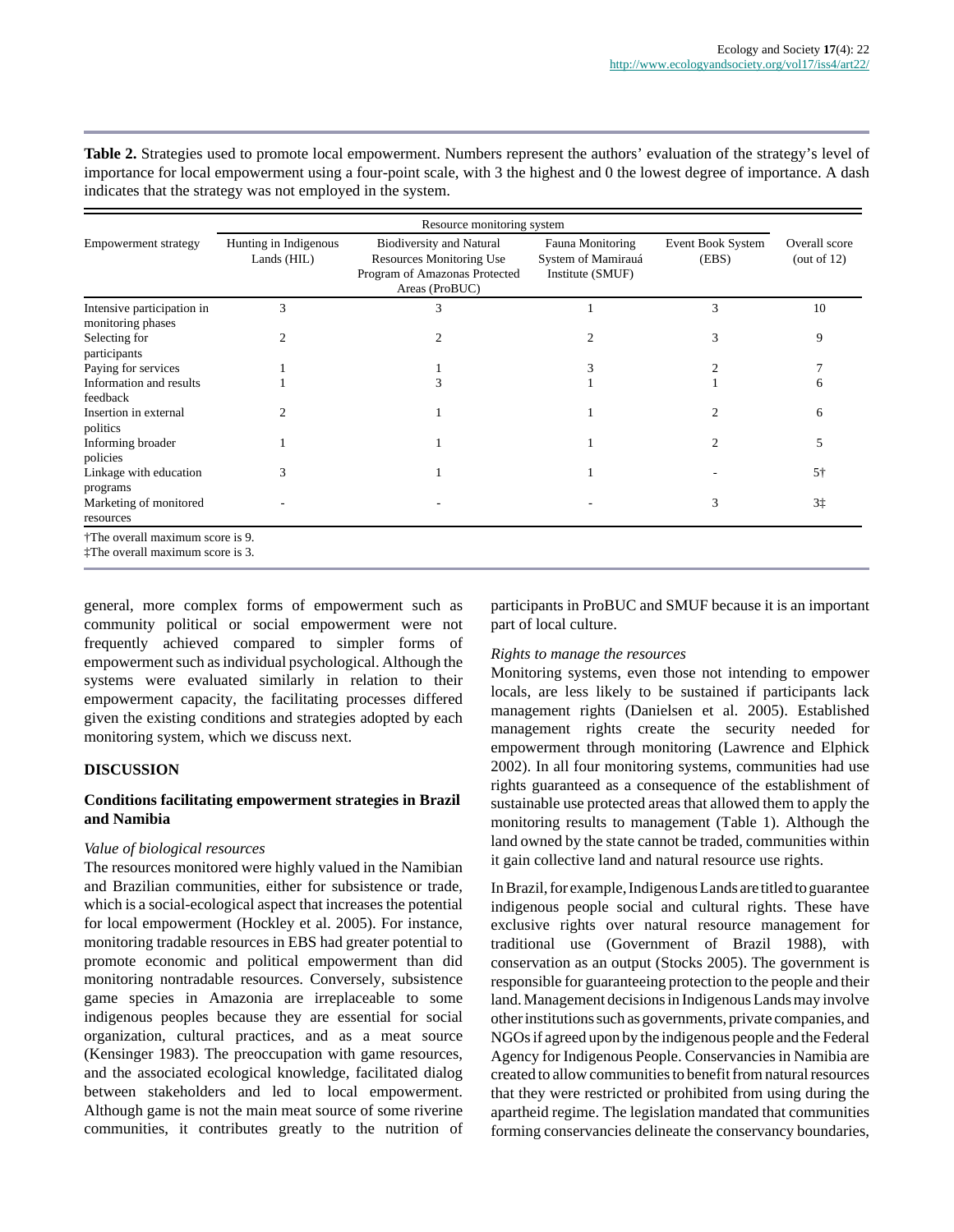|                                                   | Scale of empowerment |           | Dimension of empowerment |        |           |          |
|---------------------------------------------------|----------------------|-----------|--------------------------|--------|-----------|----------|
| Monitoring system                                 | Individual           | Community | Psychological            | Social | Political | Economic |
| Hunting in Indigenous Lands (HIL)                 |                      |           |                          |        |           |          |
| Biodiversity and Natural Resources Monitoring Use |                      |           |                          |        |           |          |
| Program of Amazonas Protected Areas (ProBUC)      |                      |           |                          |        |           |          |
| Fauna Monitoring System of Mamirauá Institute     |                      |           |                          |        |           |          |
| (SMUF)                                            |                      |           |                          |        |           |          |
| Event Book System (EBS)                           |                      |           |                          |        |           |          |
| Overall score (out of 12)                         |                      |           | 11                       |        |           |          |

**Table 3.** Scales and dimensions of local empowerment promoted through the use of monitoring systems in Brazilian Amazonia and Namibia. Numbers represent the authors' evaluation of local empowerment using a four-point scale, with 3 the highest and 0 the lowest degree of importance.

define membership, elect a committee, and design rules for the disbursement of benefits (Jones and Weaver 2009). The Namibian communities used EBS to adjust land-use management plans to mitigate human-wildlife conflicts and to lobby for increased access to wildlife, eventually resulting in the Ministry of Environment and Tourism allowing subsistence hunting in some conservancies.

## *Political organization and leadership*

The community political organization and the presence of trusted leadership are key conditions that allow for sustainable monitoring systems and promote local empowerment (Danielsen et al. 2011). ProBUC and SMUF were implemented in communities that had participated in social organization movements motivated by the Catholic Church in the 1980s, culminating in Sustainable Development Reserve creation (Esterci and Schweickardt 2010). In Namibia, EBS originated in the 1980s from the development of a community game guard system in the Kunene Region of Namibia (Durbin et al. 1997). The presence of traditional authorities was instrumental to the development of the conservancy system and EBS implementation (Jones 1999). The involvement of community leaders was also crucial to the adoption of monitoring systems such as HIL and SMUF. In the case of ProBUC and EBS, supportive leaders communicated with external institutions that recognized the monitoring systems, drawing attention to the systems, which eventually informed regional policies. Communities with prior experience negotiating in local or regional political arenas, with organized systems of representation and accountability, enjoyed greater success in influencing external decisions, thereby securing better empowerment outcomes (Hoefle 2000).

## *Collaboration between stakeholders*

Empowerment is facilitated by the interest of external institutions in decentralization and improving livelihoods through monitoring (Danielsen et al. 2011). The donors and lead institutions recognized the importance of local ecological knowledge and participation for motivating collaborative conservation practices. Governments permitted communities to manage their own natural resources, and NGOs often facilitated communication between the communities and government and lent support for implementation of management and in sustaining the natural resources. Prior collaboration between communities and external institutions forged mutual respect and trust, consolidated long-term work plans, and enhanced technical and political support for communities, thereby facilitating empowerment. For example, when monitoring began in Acre, the Comissão Pró-Índio do Acre had already had a 10-year relationship with the monitors' communities. The government of Acre played an important role in supporting forest dwellers' empowerment (Kainer et al. 2003) and in recognizing the monitors as extension agents (Little 2005). ProBUC was implemented in communities with which the Amazonas state government Center for Protected Areas and partner NGOs collaborated in other initiatives. For EBS, the previous game guard system and collaboration between communities, the Ministry of Environment and Tourism, and NGOs was instrumental in its implementation.

#### **Monitoring systems strategies and local empowerment**

## *Intensifying local participation*

There is potential for local empowerment through participation in various stages of a monitoring system, from design to implementation and evaluation (Danielsen et al. 2009). Individuals involved in data collection in all four monitoring systems were psychologically empowered, feeling proud to engage in a program with external researchers, learn new techniques, and promote resource stewardship. Monitors view themselves as respected by other members of the community. Three monitoring systems were innovative in intensifying local participation by promoting individual and community influence in the many monitoring phases (Evans and Guariguata 2008). In HIL and EBS there was participation in design, data collection, analysis, and interpretation; in ProBUC, participation occurred in design, data collection, interpretation, and system evaluation. Moreover, monitors represented their communities in negotiations with external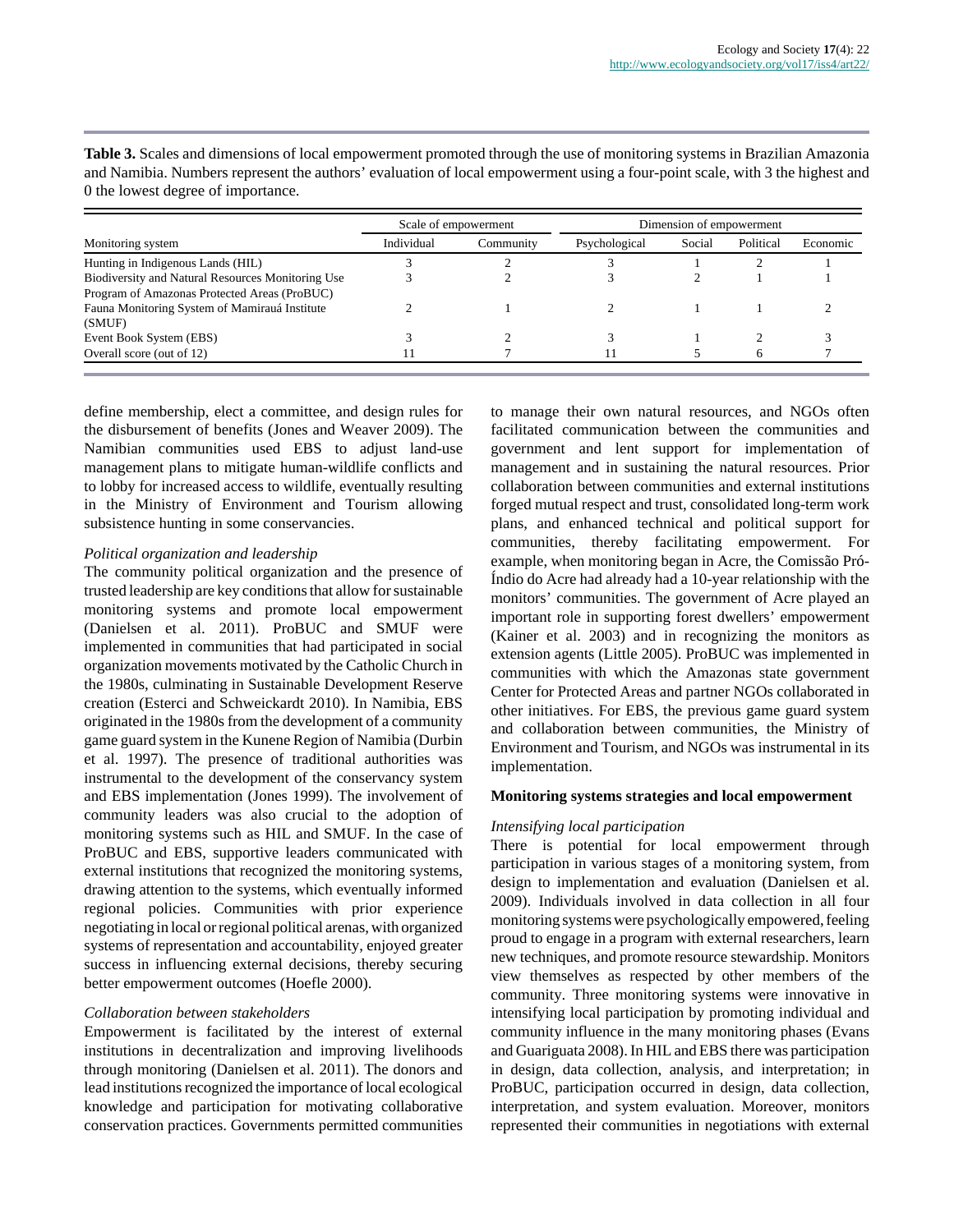actors, which enhanced their individual political and social power. Participation in data analysis and interpretation was particularly relevant to psychological and social community empowerment because some communities used the understanding of resource trends, together with other factors, to make management decisions (see Stuart-Hill et al. 2006 for the EBS experience).

## *Linking monitoring to education, social learning, and capacity building*

Adult education and social learning are instruments for empowerment (Diduck 1999, Pound et al. 2005) and were tied to biological resource monitoring systems that developed individual skills and community organization (Evans and Guariguata 2008, Cundill and Fabricius 2009). HIL empowered monitors both psychologically and socially because it was incorporated into the indigenous education program, which was designed to promote citizenship through indigenous control of shared traditional and scientific knowledge (Monte 2000, Little 2005). The integration in the education program guaranteed continuity of training and monitoring linked to broader cognitive domains. The monitors, in turn, used the monitoring in their community schools to teach subjects such as math, ecology, and indigenous language, which promoted community empowerment. This framework did not initially guarantee information quality, but maintained the program's empowerment objective. Education was not the focus of ProBUC, SMUF, and EBS, but the training of monitors and other representatives developed individual skills such as literacy and numeracy (Stuart-Hill et al. 2006). An important aspect of ProBUC and EBS was that monitors could learn from one another and improve their skills over time because similar data were collected by several people.

#### *Access to information and results*

Dissemination of monitoring results was used by all systems to empower individuals and communities both psychologically and socially. Access to information enhances transparency and potentially empowers resource users politically if they are able to organize and apply the information (Chambers 2007). The dissemination meetings led by ProBUC and SMUF promoted institutional strengthening and community political empowerment through interpreting results, evaluating the systems, and improving management. Meetings also allowed other community members to recognize and acknowledge monitors' work, developing individual pride and self-esteem. In Namibia, this strategy was adopted, but the empowerment capacity was limited because community members seldom had access to EBS results because of inadequate dissemination of information. Although the data are freely available to the communities within the conservancy, they might not be aware of this and thus might only get EBS results at the annual general meeting.

#### *Selecting participants*

Intentional selection of participants is a common strategy in monitoring programs in other continents, promoting psychological and social empowerment to locally marginalized people (Garnett et al. 2009). The monitoring cases used two alternatives to select participants, which allowed individual psychological and social empowerment. In HIL, SMUF, and EBS, communities were responsible for selecting participants. Although this approach respected social-cultural relationships, there was the risk of reinforcing the social power of prominent members if they were favored over others. These individuals often leveraged their social standing to mobilize more people and negotiate more effectively with external groups. Women participated in SMUF and EBS, but not in HIL, reflecting strong gender divisions in indigenous labor. ProBUC intentionally encouraged the participation of women, elders, and illiterate members as monitors as a way to acknowledge internally marginalized groups and alleviate social inequality.

## *Paying for monitoring services*

In EBS, the supporting NGOs initially paid monitors until wildlife management generated enough profits that conservancies could afford the monitors' salaries. In the Amazonian cases, monitors were paid using external funds. Instituto de Desenvolvimento Sustentável Mamirauá employed SMUF monitors as part of their research institute team, which increased local empowerment (Garnett et al. 2009). In ProBUC, monitors' labor compensation depended on projects approved by the Center for Protected Areas. In HIL, monitors received scholarships from an agreement with the state government. Paying for monitoring services in the four systems promoted economic empowerment at the individual scale, which was closely related to psychological, social, and political empowerment. While monitors could improve their livelihoods with the added income, individual funds were not systematically applied to benefit the community as a whole. Therefore, such payments rarely created community empowerment.

#### *Marketing monitored resources*

Only EBS was linked to rights to trade monitored resources, economically empowering individuals participating in the monitoring. Community members not participating in monitoring had the opportunity to benefit from the economic activity within the conservancy, including money and meat from safari hunting, and profits from craft-making. Economic empowerment in conservancies resulted in individual psychological and social empowerment given their capacity to pursue goods, as in other community-based management programs (DeCaro and Stokes 2008). In Brazil, no monitored resource in the studied systems was marketed because commercial game use is illegal in these protected areas. Nevertheless, the awareness of political efforts to allow for commercial wildlife harvest under controlled management in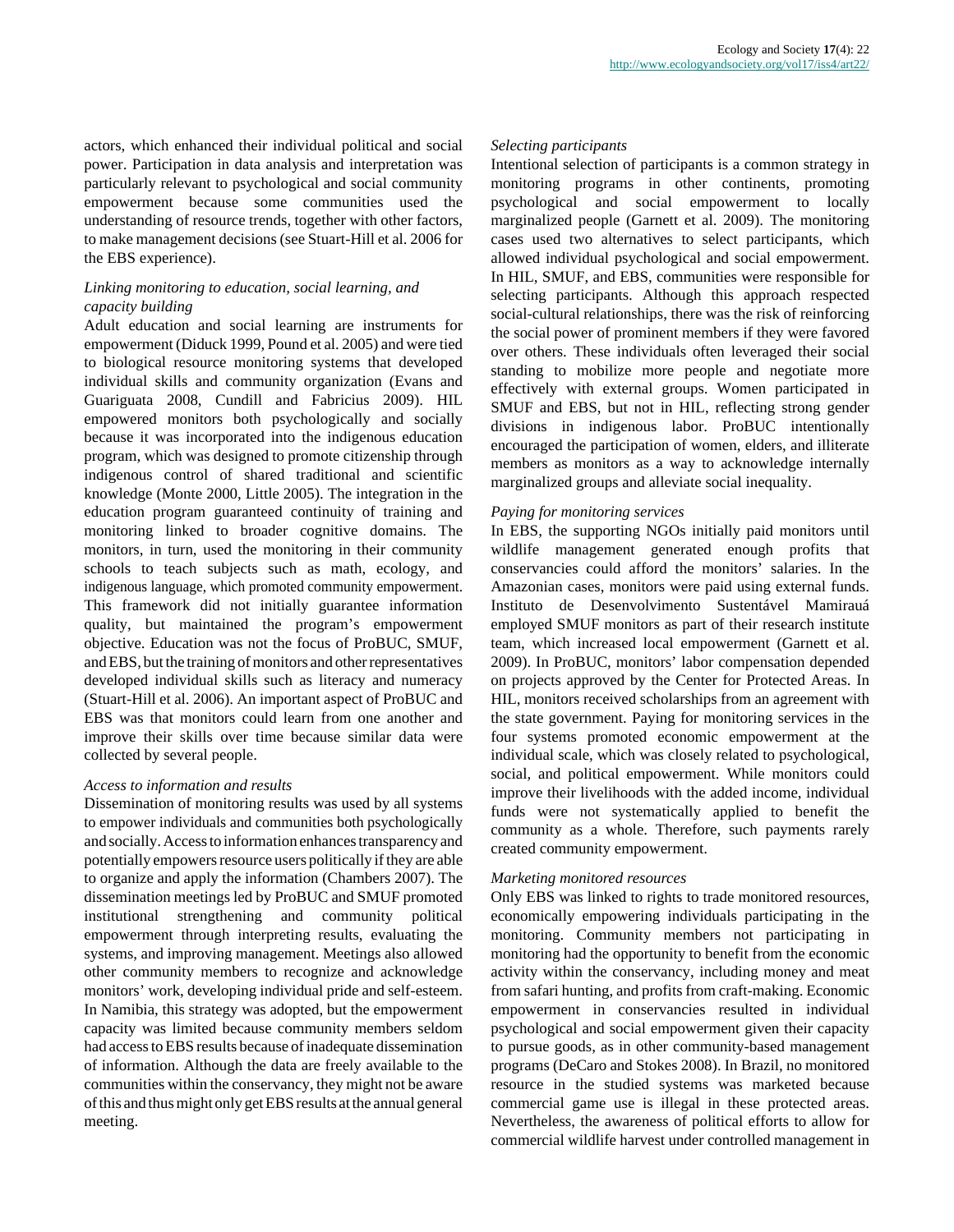Brazil motivated local participation, based on experiences of legally marketing monitored resources in Amazonia such as the *Arapaima gigas* fish in Brazil (Castello et al. 2009) and peccaries (*Tayassu* sp.) in Peru (Fang et al. 2008), which economically empowered individuals and communities.

## *Informing regional policy and insertion into regional politics*

Although participatory monitoring tends to be limited to local management (Danielsen et al. 2011), there are examples of these systems informing regional policy. Fry (2011) illustrates how community empowerment at the political and social dimensions are influenced by the way monitoring systems inform regional policy. EBS influenced the setting of conservancy hunting quotas, influenced national and international policy on the sale of ivory stockpiles, contributed toward the Human-Animal Conflict Self-Insurance Scheme (HACSIS), and motivated replication of the monitoring program in national parks (Stuart-Hill et al. 2006). Through government recognition of these systems, local communities were politically empowered (Stuart-Hill et al. 2006). HIL oriented state conservation policy for indigenous lands through the institutional arrangements between the supporting NGO, researchers, and regional governments (Chaves et al. 2012). Although ProBUC did not intend to produce a regional data set, the methods have been replicated in monitoring initiatives throughout Amazonia. Monitoring also facilitated local peoples' insertion into the political arena. Monitors represented local communities in debates on large-scale monitoring methodologies (e.g., Amazonia Protected Areas Program in Brazil), local empowerment, and community participation (IX International Congress on Wildlife Management in Amazonia, [http://www.ixcimfauna-bol.](http://www.ixcimfauna-bol.museonoelkempff.org/) [museonoelkempff.org](http://www.ixcimfauna-bol.museonoelkempff.org/)). ProBUC's Médio Juruá River Ecological Games inserted community members into municipal-level conservation and development negotiations, which resulted in the allocation of funds for monitoring, politically empowering communities in Amazonia.

# **CONCLUSIONS**

## **Learning from monitoring systems in Latin America and southern Africa**

Through this research, we have identified coincident empowerment outcomes that are related to similar strategies adopted in both continents. For example, HIL and ProBUC staff, in seeking to design a lasting monitoring system with relevance to local people, purposefully adapted some of the EBS principles after sharing experiences with people involved in wildlife management in Africa and accessing EBS publications (e.g., data collection, analysis, and reporting are performed locally, with external staff as facilitators of local processes). Additionally, individual and psychological empowerment are the most common forms achieved through monitoring system participation, consistent with Garnett et al. 's (2009) conclusions. More complex forms of empowerment (e.g., community political) were rarer and were independent of continent because they appeared to be more context specific.

The most obvious difference between the Brazilian and Namibian contexts was observed in terms of resource market value. This was related to the limitations and opportunities imposed when the systems were implemented. In Namibia, wildlife and associate services have high financial value, so governments and communities have a vested interest in maintaining the benefits of this wildlife. Legislation allows for marketing of this valuable resource in Namibian conservancies, conditioned upon the community's capacity to manage it. The creation of economically and ecologically sustainable practices that promote economic empowerment to people with subsistence use rights over resources remains a challenge in Amazonia (Hall 2007). Sustainable wildlife management could be achieved if commercial trade focuses on local and regional markets, the communities are involved in management, and an adequate monitoring system is in place, among other conditions (da Silveira 2011). The ban on wildlife trade for preservation in Brazil relies on obsolete legislation (da Silveira 2011); because communities are already involved in monitoring systems, the wildlife commerce debate in Amazonia could benefit from the experience in Namibia to improve community economic empowerment.

We also recognize differences in standardization in Brazil and Namibia. Namibia created a nation-wide replicable participatory monitoring system with standardized methods and organization, controlled by the conservancy committees. This standardization makes it more amenable to scaling up information, which has the potential to advise large-scale policy. In Brazil, large-scale systems are implemented that are focused more on ecological conservation research, with locals only involved to reduce costs and increase efficiency (Magnusson et al. 2008). Although the institutionalization process with empowerment outcomes occurring in Namibia may be context specific, Latin American conservationists should be aware of the EBS mechanisms for scaling up information. In so doing, the monitoring systems could better promote community, social, and political empowerment.

A potential consequence of large-scale monitoring systems is the challenge of transferring information to the entire community (Danielsen et al. 2010*b*). This is perhaps the biggest challenge facing EBS. Although the conservancy committees control the monitoring system, which facilitates community empowerment, the information seems to be retained at this scale, which can contribute to community inequality (Schiffer 2004). By contrast, the participatory monitoring systems in Amazonia intensively return information and results to the individual scale, transferring decision power to individuals. The integration of the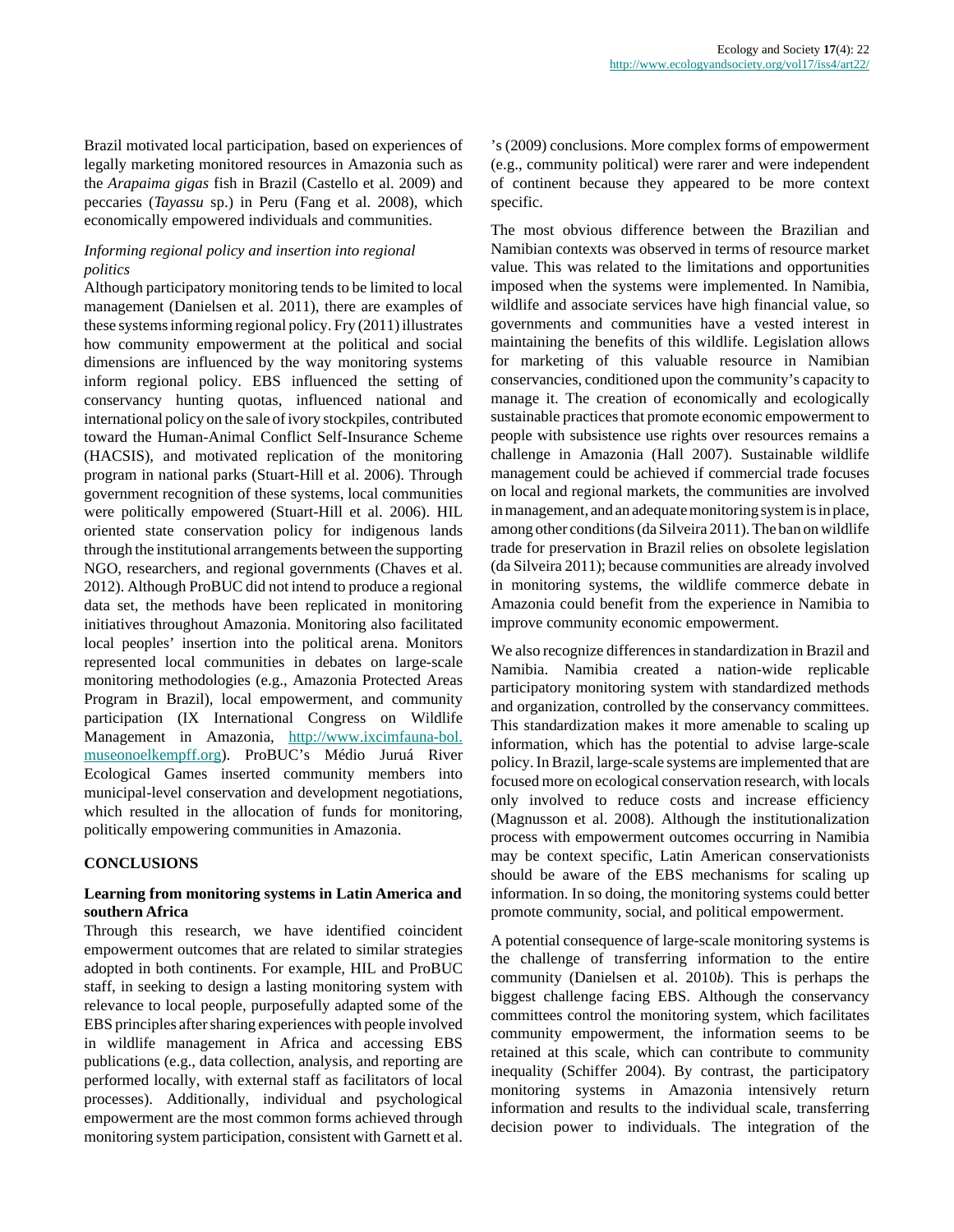monitoring system into an education program, as in HIL in Acre, would be an alternative to disseminate information, as well as to enhance psychological and social empowerment. It is important to note that the case of HIL is unique because of the 30-year Comissão Pró-Índio do Acre know-how with indigenous education and the long-term relationship with communities, experience that is uncommon in Amazonia.

## **Challenges and limitations of community-based monitoring**

Empowerment through participatory monitoring promoted greater local autonomy in resource management and challenged institutional power relationships. Some strategies were purposefully selected to promote empowerment, whereas others were adapted secondarily or had empowerment as an unexpected outcome. For example, SMUF was based on the existing community political organization to adapt the system and promote local empowerment, yet it had limited impact on social and political dimensions. It should be noted that local empowerment may have implications contrary to the conservationist agenda (Sayer et al. 2005). Devolving management rights and information access does not guarantee that community decisions will reflect conservation goals (McIntosh and Renard 2010). Communities in Namibia and Amazonia shared management rights with the state based on the principle that conservation in protected areas should benefit the locals and larger society. In HIL and SMUF, however, communities occasionally rejected conservation management actions supported by monitoring data in favor of political decisions that were more consistent with the communities' development interests.

Another major challenge of biological resource participatory monitoring systems is their maintenance over the long term, especially if they are vulnerable to funding uncertainty. Systems that promote empowerment are expected to last longer given local interest in continuing these programs (Danielsen et al. 2005). The main strategies adopted in EBS and HIL, i.e., marketing the monitored resource and integrating the system into an education program, respectively, continued beyond the initial funding available because communities realized benefits from these systems. Using multiple strategies to achieve diverse empowerment dimensions, however, increases costs to outsiders and to locals from the onset (Garcia and Lescuyer 2008), whereas benefits may not be promptly realized. Monitoring, therefore, becomes an expense for everyone and may fail before inciting significant social transformations. Moreover, empowerment mechanisms may become obsolete because communities experience institutional transformations, new group dynamics, and evolving interests, which force the system to adapt constantly.

This research explores the many scales and dimensions of empowerment to which community-based monitoring systems contribute. We illustrate the facilitating conditions

that lead to these empowerment outcomes and the strategies employed to allow them. We also identify weaknesses in the Latin American and Namibian contexts and, in so doing, suggest improvements that enhance the potential for local empowerment. Further scientific effort using a similar framework should be made to capture and evaluate individual and collective perceptions of local empowerment through the monitoring of biological resources. Although empowerment may not be the primary goal of many community-based monitoring systems, the systems must be carefully planned, taking advantage of local and regional facilitating conditions, and must respect community positions to improve dialog in the democratization process. The outcomes of local empowerment should not be ignored because they can be used effectively as a tool to engage communities in natural resource management, and ultimately lead to the persistence of these monitoring systems in the long term.

*Responses to this article can be read online at:* [http://www.ecologyandsociety.org/issues/responses.](http://www.ecologyandsociety.org/issues/responses.php/5164) [php/5164](http://www.ecologyandsociety.org/issues/responses.php/5164)

#### **Acknowledgments:**

*We thank the communities of Indigenous Lands in Acre; M, édio Juruá, RDS Amanã, and Mamirauá in Amazonas; and conservancies in Namibia. The Comissão Pró-Índio do Acre, Instituto de Desenvolvimento Sustentável Mamirauá, and Centro Estadual de Unidades de Conservação do Amazonas lead the monitoring systems and supported this paper. The Gordon and Betty Moore Foundation, The Nature Conservancy, DANIDA, and the monitoring matters network provided financial support. J. M. V. Fragoso, L. Castello, G. Miranda, A. Kaxinawa, F. Kaxinawa, A. F. Silva, M. F. Carmo, and A. A. Gondim participated in the symposium "Monitoramento participativo: uma ferramenta para empoderamento comunitário" at the IX CIMFAUNA conference. We also thank all UF/TCD students and researchers for their assistance, as well as two anonymous reviewers who provided important contributions to the manuscript.*

#### **LITERATURE CITED**

Amaral, J. V. 2005. *Diversidade de mamíferos e uso da fauna nas Reservas de Desenvolvimento Sutentável Mamirauá e Amanã – Amazônas – Brasil.* Thesis. Museu Paraense Emílio Goeldi and Universidade Federal do Pará, Belem, Brazil. [online] URL: http://www.academia.edu/1214189/DIVERSIDADE [DE\\_MAMIFEROS\\_E\\_USO\\_DA\\_FAUNA\\_NAS\\_RESERV-](http://www.academia.edu/1214189/DIVERSIDADE_DE_MAMIFEROS_E_USO_DA_FAUNA_NAS_RESERVAS_DE_DESENVOLVIMENTO_SUSTENTAVEL_MAMIRAUA_E_AMANA_-_AMAZONAS_-_BRASIL)[AS\\_DE\\_DESENVOLVIMENTO\\_SUSTENTAVEL\\_MAM-](http://www.academia.edu/1214189/DIVERSIDADE_DE_MAMIFEROS_E_USO_DA_FAUNA_NAS_RESERVAS_DE_DESENVOLVIMENTO_SUSTENTAVEL_MAMIRAUA_E_AMANA_-_AMAZONAS_-_BRASIL)IRAUA E AMANA - AMAZONAS - BRASIL.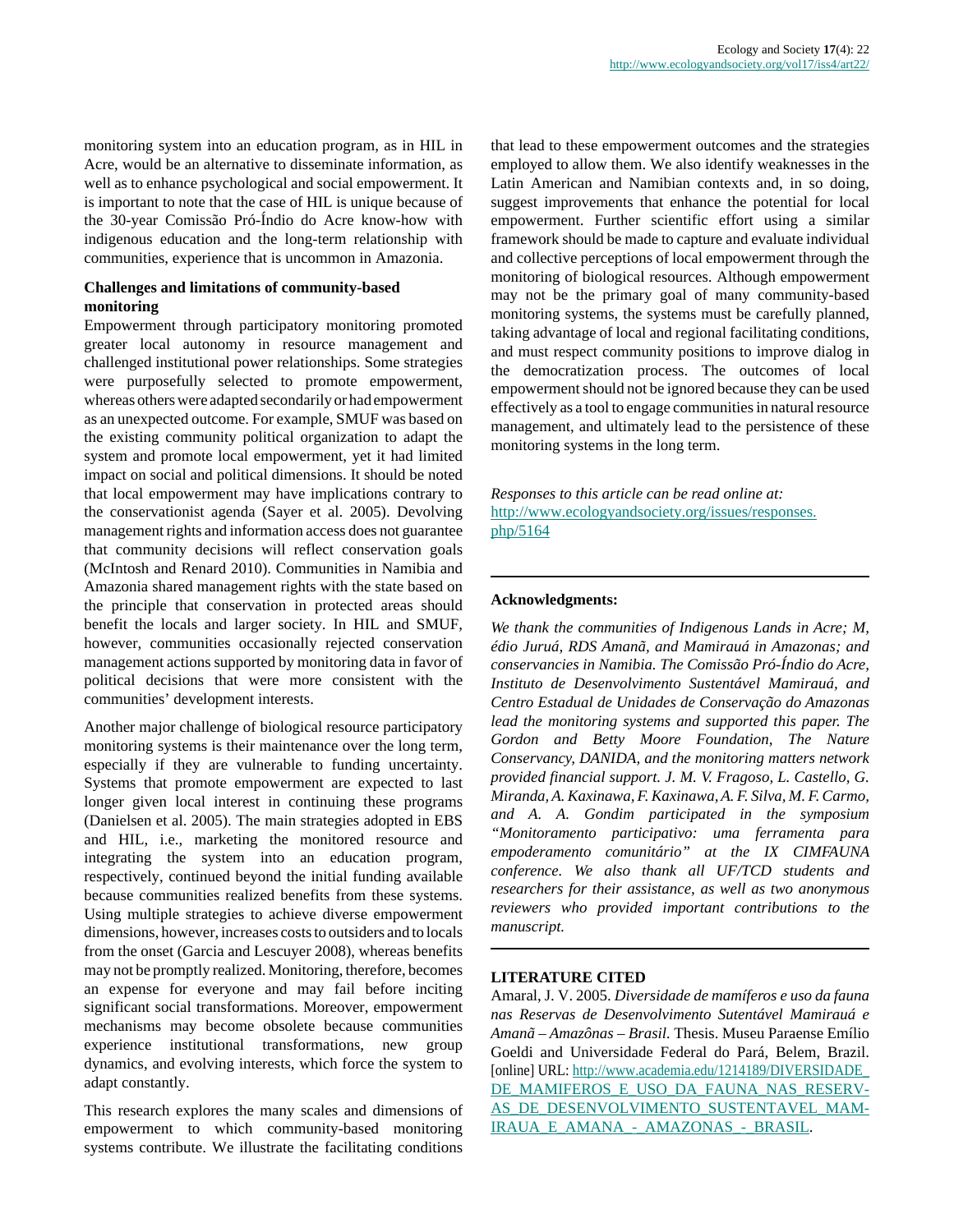Andrade, P. C. M., J. R. S. Pinto, A. C. Lima, J. A. M. Duarte, P. M. Costa, P. H. G. Oliveira, and S. H. Azevedo. 2005. *Projeto Pé de Pincha: parceria de futuro para conservar quelônios aquáticos na várzea amazônica.* IBAMA, Provárzea, Brazil.

Arnstein, S. R. 1969. A ladder of citizen participation. *Journal of the American Institute of Planners* 35(4):216-224. [http://](http://dx.doi.org/10.1080/01944366908977225) [dx.doi.org/10.1080/01944366908977225](http://dx.doi.org/10.1080/01944366908977225)

Brown, K. 2002. Innovations for conservation and development. *Geographical Journal* 168(1):6-17. [http://dx.](http://dx.doi.org/10.1111/1475-4959.00034) [doi.org/10.1111/1475-4959.00034](http://dx.doi.org/10.1111/1475-4959.00034)

Castello, L., J. P. Viana, G. Watkins, M. Pinedo-Vasquez, and V. A. Luzadis. 2009. Lessons from integrating fishers of Arapaima in small-scale fisheries management at the Mamirauá Reserve, Amazon. *Environmental Management* 43 (2):197-209. <http://dx.doi.org/10.1007/s00267-008-9220-5>

Chambers, R. 2007. *Who counts? The quiet revolution of participation and numbers.* Working Paper 296. Institute of Development Studies, Brighton, UK. [online] URL: [http://](http://www.ids.ac.uk/files/Wp296.pdf) [www.ids.ac.uk/files/Wp296.pdf.](http://www.ids.ac.uk/files/Wp296.pdf)

Chaves, W., F. P. C. Silva, P. A. L. Constantino, and P. M. Drumond. 2012. A caça no estado do Acre. *In* Governo do Estado do Acre, editor. *Uso dos recursos naturais e da fauna. Programa estadual de zoneamento ecológico-econômico do Estado do Acre, II fase.* SEMA, Rio Branco, Brazil, *in press.*

Constantino, P. A. L. 2010. *Disentangling the effects of deforestation and indigenous hunting on wildlife in the Amazon.* Thesis. University of Florida, Gainesville, Florida, USA. [online] URL: [http://www.ibcperu.org/doc/isis/14446.](http://www.ibcperu.org/doc/isis/14446.pdf) [pdf](http://www.ibcperu.org/doc/isis/14446.pdf).

Constantino, P. A. L., L. B. Fortini, F. R. S. Kaxinawa, A. M. Kaxinawa, E. S. Kaxinawa, A. P. Kaxinawa, L. S. Kaxinawa, J. M. Kaxinawa, and J. P. Kaxinawa. 2008. Indigenous collaborative research for wildlife management in Amazonia: the case of the Kaxinawá, Acre, Brazil. *Biological Conservation* 141(11):2718-2729. [http://dx.doi.org/10.1016/](http://dx.doi.org/10.1016/j.biocon.2008.08.008) [j.biocon.2008.08.008](http://dx.doi.org/10.1016/j.biocon.2008.08.008)

Cundill, G., and C. Fabricius. 2009. Monitoring in adaptive co-management: toward a learning based approach. *Journal of Environmental Management* 90(11):3205-3211. [http://dx.](http://dx.doi.org/10.1016/j.jenvman.2009.05.012) [doi.org/10.1016/j.jenvman.2009.05.012](http://dx.doi.org/10.1016/j.jenvman.2009.05.012)

Da Silveira, R. 2011. Management of wildlife in the foodplain: a critical look at threats, bottlenecks and the future in Amazonia. Pages 137-144 *in* M. Pinedo-Vasquez, M. L. Ruffino, C. Padoch, and E. S. Brondízio, editors. *The Amazon varzea: the decade past and the decade ahead.* Springer, New York, New York, USA.

Danielsen, F., N. D. Burgess, and A. Balmford. 2005. Monitoring matters: examining the potential of locally-based approaches. *Biodiversity and Conservation* 14(11):2507-2542. <http://dx.doi.org/10.1007/s10531-005-8375-0>

Danielsen, F., N. D. Burgess, A. Balmford, P. F. Donald, M. Funder, J. P. G. Jones, P. Alviola, D. S. Balete, T. Blomley, J. Brashares, B. Child, M. Enghoff, J. Fjeldså, S. Holt, H. Hübertz, A. E. Jensen, P. M. Jensen, J. Massao, M. M. Mendoza, Y. Ngaga, M. K. Poulsen, R. Rueda, M. Sam, T. Skielboe, G. Stuart-Hill, E. Topp-Jørgensen, and D. Yonten. 2009. Local participation in natural resource monitoring: a characterization of approaches. *Conservation Biology* 23 (1):31-42. [http://dx.doi.org/10.1111/j.1523-1739.2008.01063.](http://dx.doi.org/10.1111/j.1523-1739.2008.01063.x) [x](http://dx.doi.org/10.1111/j.1523-1739.2008.01063.x)

Danielsen, F., N. Burgess, M. Funder, T. Blomley, J. Brashares, A. Akida, A. Jensen, M. Mendoza, G. Stuart-Hill, M. K. Poulsen, H. Ramadhani, M. K. Sam, and E. Topp-Jørgensen. 2010*a.* Taking stock of nature in species-rich but economically poor areas: an emerging discipline of locally based monitoring. Pages 89-112 *in* A. Lawrence, editor. *Taking stock of nature: participatory biodiversity assessment for policy, planning and practice.* Cambridge University Press, Cambridge, UK.

Danielsen, F., N. D. Burgess, P. M. Jensen, and K. Pirhofer-Walzl. 2010*b.* Environmental monitoring: the scale and speed of implementation varies according to the degree of peoples involvement. *Journal of Applied Ecology* 47(6):1166-1168. <http://dx.doi.org/10.1111/j.1365-2664.2010.01874.x>

Danielsen, F., M. M. Mendoza, P. Alviola, D. S. Balete, M. Enghoff, M. K. Poulsen, and A. E. Jensen. 2003. Biodiversity monitoring in developing countries: What are we trying to achieve? *Oryx* 37(4):407-409. [http://dx.doi.org/10.1017/](http://dx.doi.org/10.1017/S0030605303000735) [S0030605303000735](http://dx.doi.org/10.1017/S0030605303000735)

Danielsen F., M. Skutsch, N. D. Burgess, P. M. Jensen, H. Andrianandrasana, B. Karky, R. Lewis, J. C. Lovett, J. Massao, Y. Ngaga, P. Phartiyal, M. K. Poulsen, S. P. Singh, S. Solis, M. Sørensen, A. Tewari, R. Young, and E. Zahabu. 2011. At the heart of REDD+: a role for local people in monitoring forests? *Conservation Letters* 4(2):158-167. [http://dx.doi.](http://dx.doi.org/10.1111/j.1755-263X.2010.00159.x) [org/10.1111/j.1755-263X.2010.00159.x](http://dx.doi.org/10.1111/j.1755-263X.2010.00159.x)

DeCaro, D., and M. Stokes. 2008. Social-psychological principles of community-based conservation and conservancy motivation: attaining goals within an autonomy-supportive environment. *Conservation Biology* 22(6):1443-1451. [http://](http://dx.doi.org/10.1111/j.1523-1739.2008.00996.x) [dx.doi.org/10.1111/j.1523-1739.2008.00996.x](http://dx.doi.org/10.1111/j.1523-1739.2008.00996.x)

Diduck, A. 1999. Critical education in resource and environmental management: learning and empowerment for a sustainable future. *Journal of Environmental Management* 57(2):85-97. <http://dx.doi.org/10.1006/jema.1999.0289>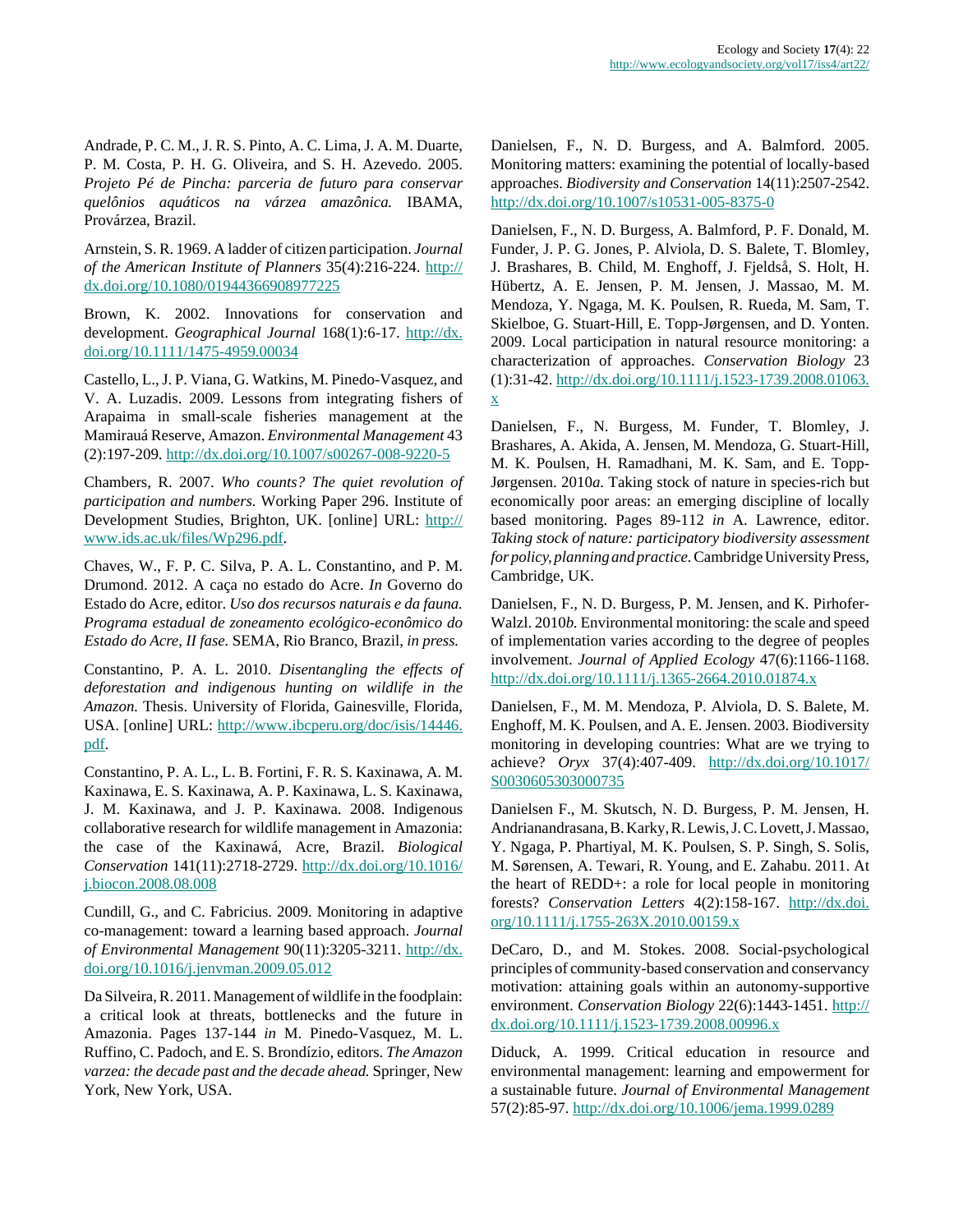Durbin, J., B. Jones, and M. Murphree. 1997. *Namibian community-based natural resource management programme.* Project Evaluation. Worldwide Fund for Nature, Gland, Switzerland.

Esterci, N., and K. H. S. C. Schweickardt. 2010. Territórios amazônicos de reforma agrária e de conservação da natureza. *Boletim do Museu Paraense Emilio Goeldi* 5(1):59-77. [http://](http://dx.doi.org/10.1590/S1981-81222010000100006) [dx.doi.org/10.1590/S1981-81222010000100006](http://dx.doi.org/10.1590/S1981-81222010000100006)

Evans, K., and M. R. Guariguata. 2008. *Participatory monitoring in tropical forest management: a review of tools, concepts and lessons learned.* CIFOR, Bogor, Indonesia. [online] URL: [http://www.cifor.org/online-library/browse/](http://www.cifor.org/online-library/browse/view-publication/publication/2486.html) [view-publication/publication/2486.html](http://www.cifor.org/online-library/browse/view-publication/publication/2486.html).

Eyben, R., C. Harris, and J. Pettit. 2006. Introduction: exploring power for change. *IDS Bulletin* 37(6):1-10. [http://](http://dx.doi.org/10.1111/j.1759-5436.2006.tb00318.x) [dx.doi.org/10.1111/j.1759-5436.2006.tb00318.x](http://dx.doi.org/10.1111/j.1759-5436.2006.tb00318.x)

Fa, J. E., and D. Brown. 2009. Impacts of hunting on mammals in African tropical moist forests: a review and synthesis. *Mammal Review* 39(4):231-264. [http://dx.doi.org/10.1111/](http://dx.doi.org/10.1111/j.1365-2907.2009.00149.x) [j.1365-2907.2009.00149.x](http://dx.doi.org/10.1111/j.1365-2907.2009.00149.x)

Fang, T. G., R. E. Bodmer, P. E. Puertas, P. M. Aparicio, P. P. Peña, R. A. Villanes, and D. T. S. Hayman. 2008. *Certificación de pieles de pecaríes en la Amazonía Peruana: una estratégia para la conservación y manejo de fauna silvestre en la Amazonía Peruana.* Wust Ediciones, Lima, Peru. [online] URL: [http://www.kent.ac.uk/dice/research/](http://www.kent.ac.uk/dice/research/peccary/Fang_et_al_08_certificacion.pdf) [peccary/Fang\\_et\\_al\\_08\\_certificacion.pdf](http://www.kent.ac.uk/dice/research/peccary/Fang_et_al_08_certificacion.pdf).

Ferraz, G., C. E. Marinelli, and T. E. Lovejoy. 2008. Biological monitoring in the Amazon: recent progress and future needs. *Biotropica* 40(1):7-10. [http://dx.doi.org/10.1111/](http://dx.doi.org/10.1111/j.1744-7429.2007.00355.x) [j.1744-7429.2007.00355.x](http://dx.doi.org/10.1111/j.1744-7429.2007.00355.x)

Fonseca Junior, S. F., C. E. Marinelli, H. S. A. Carlos, J. R. Weigand, R. B. Fernandes, J. V. C. Silva, M. C. Silva, P. F. Lemos, and D. Calandino. 2011. *Programa de Monitoramento da Biodiversidade e do Uso de Recursos Naturais – ProBUC: a experiência das unidades de conservação estaduais do Amazonas.* Centro Estadual de Unidades de Conservação, Manaus, Brazil.

Fry, B. P. 2011. Community forest monitoring in REDD+: the 'M' in MRV? *Environmental Science and Policy* 14 (2):181-187. <http://dx.doi.org/10.1016/j.envsci.2010.12.004>

Garcia, C. A., and G. Lescuyer. 2008. Monitoring, indicators and community based forest management in the tropics: pretexts or red herrings? *Biodiversity and Conservation* 17 (6):1303-1317. [http://dx.doi.org/10.1007/s10531-008-9347](http://dx.doi.org/10.1007/s10531-008-9347-y) [y](http://dx.doi.org/10.1007/s10531-008-9347-y)

Garnett, S. T., G. M. Crowley, H. Hunter-Xenie, W. Kozanayi, B. Sithole, C. Palmer, R. Southgate, and K. K. Zander. 2009. Transformative knowledge transfer through empowering and paying community researchers. *Biotropica* 41(5):571-577. <http://dx.doi.org/10.1111/j.1744-7429.2009.00558.x>

Government of Brazil. 1988. *Constituição Federativa do Brasil.* Presidência da República, Casa Civil, Brazil.

Hall, A. 2007. Extractive reserves: building natural assets in the Brazilian Amazon. Pages 151-180 *in* J. K. Boyce, S. Narain, and E. A. Stanton, editors. *Reclaiming nature: environmental justice and ecological restoration.* Anthem Press, London, UK. [http://dx.doi.org/10.7135/](http://dx.doi.org/10.7135/UPO9781843313465.007) [UPO9781843313465.007](http://dx.doi.org/10.7135/UPO9781843313465.007)

Hockley, N. J., J. P. G. Jones, F. B. Andriahajaina, A. Manica, E. H. Ranambitsoa, and J. A. Randriamboahary. 2005. When should communities and conservationists monitor exploited resources? *Biodiversity and Conservation* 14(11):2795-2806. <http://dx.doi.org/10.1007/s10531-005-8416-8>

Hoefle, S. W. 2000. Patronage and empowerment in the central Amazon. *Bulletin of Latin American Research* 19(4):479-499. <http://dx.doi.org/10.1111/j.1470-9856.2000.tb00120.x>

Jerozolimski, A., and C. A. Peres. 2003. Bringing home the biggest bacon: a cross-site analysis of the structure of hunterkill profiles in Neotropical forests. *Biological Conservation* 111(3):415-425. [http://dx.doi.org/10.1016/S0006-3207\(02\)](http://dx.doi.org/10.1016/S0006-3207(02)00310-5) [00310-5](http://dx.doi.org/10.1016/S0006-3207(02)00310-5)

Jones, B. T. B. 1999. Policy lessons from the evolution of a community-based approach to wildlife management, Kunene Region, Namibia. *Journal of International Development* 11 (2):295-304. [http://dx.doi.org/10.1002/\(SICI\)1099-1328\(199903/04\)](http://dx.doi.org/10.1002/(SICI)1099-1328(199903/04)11:2<295::AID-JID583>3.0.CO;2-U) [11:2<295::AID-JID583>3.0.CO;2-U](http://dx.doi.org/10.1002/(SICI)1099-1328(199903/04)11:2<295::AID-JID583>3.0.CO;2-U)

Jones, B., and M. Murphree. 2001. The evolution of policy on community conservation in Namibia and Zimbabwe. Pages 38-58 *in* D. Hulme and M. W. Murphree, editors. *African wildlife and livelihoods: the promise and performance of community conservation.* James Currey, Oxford, UK.

Jones, B., and L. C. Weaver. 2009. CBNRM in Namibia: growth, trends, lessons and constraints. Pages 223-242 *in* H. Suich, B. Child, and A. Spenceley, editors. *Evolution and innovation in wildlife conservation: park and game ranches to transfrontier conservation areas.* Earthscan, London, UK.

Kainer, K. A., M. Schmink, A. C. P. Leite, and M. J. S. Fadell. 2003. Experiments in forest-based development in western Amazonia. *Society and Natural Resources* 16(10):869-886. <http://dx.doi.org/10.1080/716100619>

Kapoor, I. 2002. The devil's in the theory: a critical assessment of Robert Chambers' work on participatory development. *Third World Quarterly* 23(1):101-117. [http://dx.doi.](http://dx.doi.org/10.1080/01436590220108199) [org/10.1080/01436590220108199](http://dx.doi.org/10.1080/01436590220108199)

Kensinger, K. M. 1983. On meat and hunting. *Current Anthropology* 24(1):128-129.<http://dx.doi.org/10.1086/202957>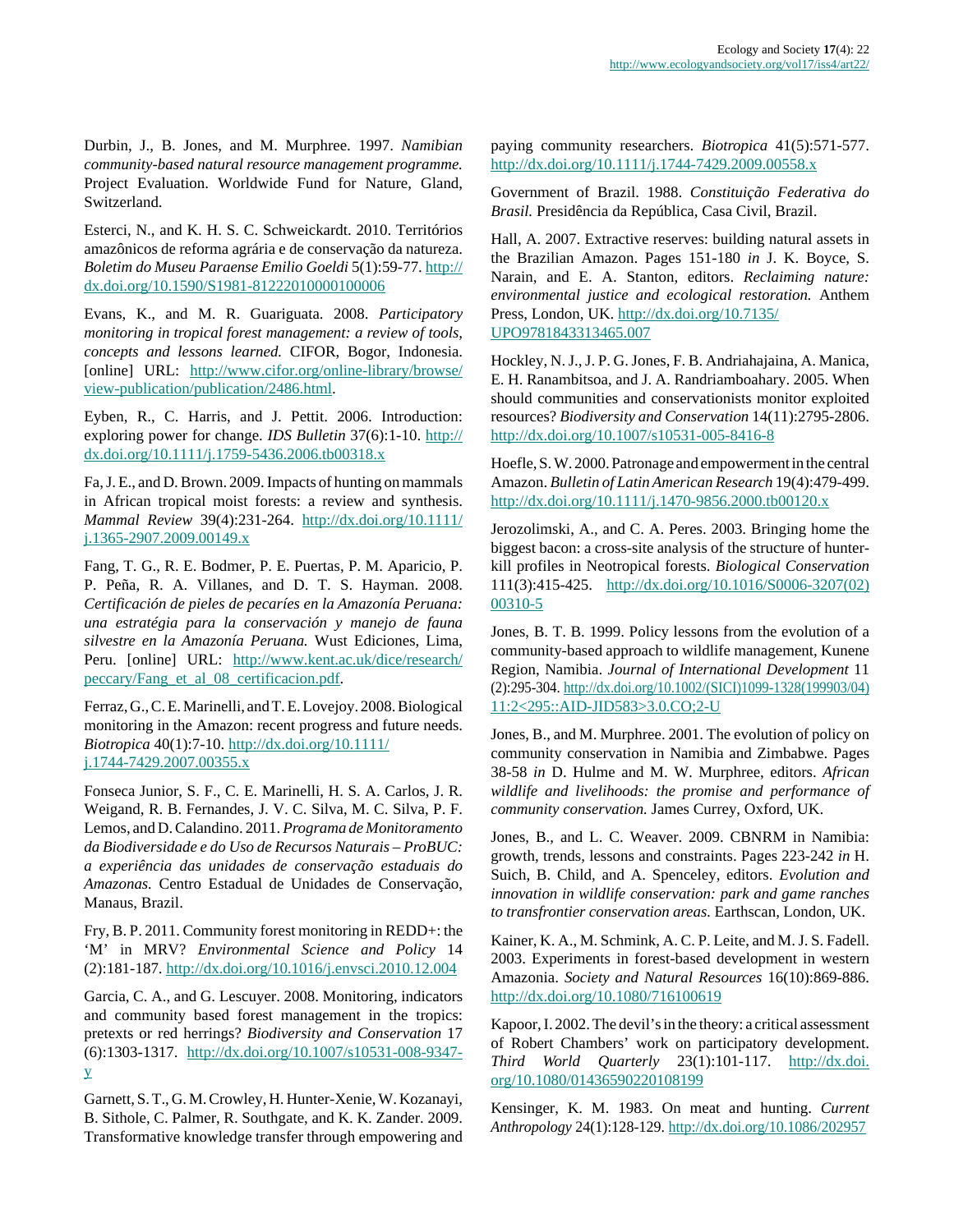Kilbane Gockel, C., and L. C. Gray. 2009. Integrating conservation and development in the Peruvian Amazon. *Ecology and Society* 14(2): 11. [online] URL: [http://www.](http://www.ecologyandsociety.org/vol14/iss2/art11/) [ecologyandsociety.org/vol14/iss2/art11/](http://www.ecologyandsociety.org/vol14/iss2/art11/).

Larson, A. M., and F. Soto. 2008. Decentralization of natural resource governance regimes. *Annual Review of Environment and Resources* 33:213-239. [http://dx.doi.org/10.1146/](http://dx.doi.org/10.1146/annurev.environ.33.020607.095522) [annurev.environ.33.020607.095522](http://dx.doi.org/10.1146/annurev.environ.33.020607.095522)

Lawrence, A. 2006. "No personal motive?" Volunteers, biodiversity, and the false dichotomies of participation. *Ethics, Place & Environment* 9(3):279-298. [http://dx.doi.](http://dx.doi.org/10.1080/13668790600893319) [org/10.1080/13668790600893319](http://dx.doi.org/10.1080/13668790600893319)

Lawrence, A., and M. Elphick, editors. 2002. *Policy implications of participatory biodiversity assessment: ETFRN international seminar for policy-makers and implementers.* Summary report. Environmental Change Institute, Oxford, UK. [online] URL: [http://www.dfid.gov.uk/r4d/PDF/](http://www.dfid.gov.uk/r4d/PDF/Outputs/Forestry/R7475_-_Policy_Implications_PAMEB_1.pdf) Outputs/Forestry/R7475 - Policy Implications PAMEB 1. [pdf](http://www.dfid.gov.uk/r4d/PDF/Outputs/Forestry/R7475_-_Policy_Implications_PAMEB_1.pdf).

Lawrence, A., K. Paudel, R. Barnes, and Y. Malla. 2006. Adaptive value of participatory biodiversity monitoring in community forestry. *Environmental Conservation* 33 (4):325-334.<http://dx.doi.org/10.1017/S0376892906003432>

Lele, S., P. Wilshusen, D. Brockington, R. Seidler, and K. Bawa. 2010. Beyond exclusion: alternative approaches to biodiversity conservation in the developing tropics. *Current Opinion in Environmental Sustainability* 2(1-2):94-100. <http://dx.doi.org/10.1016/j.cosust.2010.03.006>

Lindenmayer, D. B., and G. E. Likens. 2010. The science and application of ecological monitoring. *Biological Conservation* 143(6):1317-1328.<http://dx.doi.org/10.1016/j.biocon.2010.02.013>

Little, P. E. 2005. Indigenous peoples and sustainable development subprojects in Brazilian Amazonia: the challenges of interculturality. *Law and Policy* 27(3):450-471. <http://dx.doi.org/10.1111/j.1467-9930.2005.00207.x>

Luttrel, C., S. Quiroz, C. Scrutton, and K. Bird. 2009. *Understanding and operationalising empowerment.* Working Paper 308. Overseas Development Institute, London, UK. [online] URL: [http://www.odi.org.uk/resources/docs/5500.](http://www.odi.org.uk/resources/docs/5500.pdf) [pdf](http://www.odi.org.uk/resources/docs/5500.pdf).

Magnusson, W. E., F. Costa, A. Lima, F. Baccaro, R. Braga-Neto, R. L. Romero, M. Menin, J. Penha, J.-M. Hero, and B. E. Lawson. 2008. A program for monitoring biological diversity in the Amazon: an alternative perspective to threatbased monitoring. *Biotropica* 40(4):409-411. [http://dx.doi.](http://dx.doi.org/10.1111/j.1744-7429.2008.00427.x) [org/10.1111/j.1744-7429.2008.00427.x](http://dx.doi.org/10.1111/j.1744-7429.2008.00427.x)

Marinelli, C. E., H. S. A. Carlos, R. F. Batista, F. Rohe, F. Waldez, T. P. Kasecker, W. Endo, and R. F. Godoy. 2007. Programa de Monitoramento da Biodiversidade e do Uso de Recursos Naturais – ProBUC. *Revista Áreas Protegidas da Amazônia* 1:73-78.

Maton, K. I. 2008. Empowering community settings: agents of individual development, community betterment, and positive social change. *American Journal of Community Psychology* 41(1-2):4-21. [http://dx.doi.org/10.1007/](http://dx.doi.org/10.1007/s10464-007-9148-6) [s10464-007-9148-6](http://dx.doi.org/10.1007/s10464-007-9148-6)

McIntosh, S., and Y. Renard. 2010. Placing the commons at the heart of community development: three case studies of community enterprise in Caribbean islands. *International Journal of the Commons* 4(1):160-182.

Moller, H., F. Berkes, P. O. Lyver, and M. Kislalioglu. 2004. Combining science and traditional ecological knowledge: monitoring populations for co-management. *Ecology and Society* 9(3): 2. [online] URL: [http://www.ecologyandsociety.](http://www.ecologyandsociety.org/vol9/iss3/art2/) [org/vol9/iss3/art2/](http://www.ecologyandsociety.org/vol9/iss3/art2/).

Monte, N. L. 2000. The others, who we are? Training indigenous teachers and intercultural identities. *Caderno de Pesquisa* 111:7-29. [http://dx.doi.org/10.1590/](http://dx.doi.org/10.1590/S0100-15742000000300001) [S0100-15742000000300001](http://dx.doi.org/10.1590/S0100-15742000000300001)

Peres, C. A. 2000. Effects of subsistence hunting on vertebrate community structure in Amazonian forests. *Conservation Biology* 14(1):240-253. [http://dx.doi.org/10.1046/](http://dx.doi.org/10.1046/j.1523-1739.2000.98485.x) [j.1523-1739.2000.98485.x](http://dx.doi.org/10.1046/j.1523-1739.2000.98485.x)

Pound, B., S. Snapp, C. McDougall, and A. Braun, editors. 2005. *Managing natural resources for sustainable livelihoods: uniting science and participation.* Earthscan, London, UK. [online] URL: [http://www.ibcperu.org/doc/](http://www.ibcperu.org/doc/isis/5601.pdf) [isis/5601.pdf.](http://www.ibcperu.org/doc/isis/5601.pdf)

Rappaport, J. 1987. Terms of empowerment/exemplars of prevention: toward a theory for community psychology. *American Journal of Community Psychology* 15(2):121-148.

Rijsoort, J., and Z. Jinfeng. 2005. Participatory resource monitoring as a means for promoting social change in Yunnan, China. *Biodiversity and Conservation* 14(11):2543-2573. <http://dx.doi.org/10.1007/s10531-005-8377-y>

Rist, J., E. J. Milner-Gulland, G. Cowlishaw, and M. Rowcliffe. 2010. Hunter reporting of catch per unit effort as a monitoring tool in a bushmeat-harvesting system. *Conservation Biology* 24(2):489-499. [http://dx.doi.org/10.1111/](http://dx.doi.org/10.1111/j.1523-1739.2010.01470.x) [j.1523-1739.2010.01470.x](http://dx.doi.org/10.1111/j.1523-1739.2010.01470.x)

Rocha, E. M. 1997. A ladder of empowerment. *Journal of Planning Education and Research* 17(1):31-44. [http://dx.doi.](http://dx.doi.org/10.1177/0739456X9701700104) [org/10.1177/0739456X9701700104](http://dx.doi.org/10.1177/0739456X9701700104)

Rostant, L. V. R. 2011. *The efficacy of community-based monitoring in Namibia, the event book system.* Dissertation. University of Florida, Gainesville, Florida, USA.